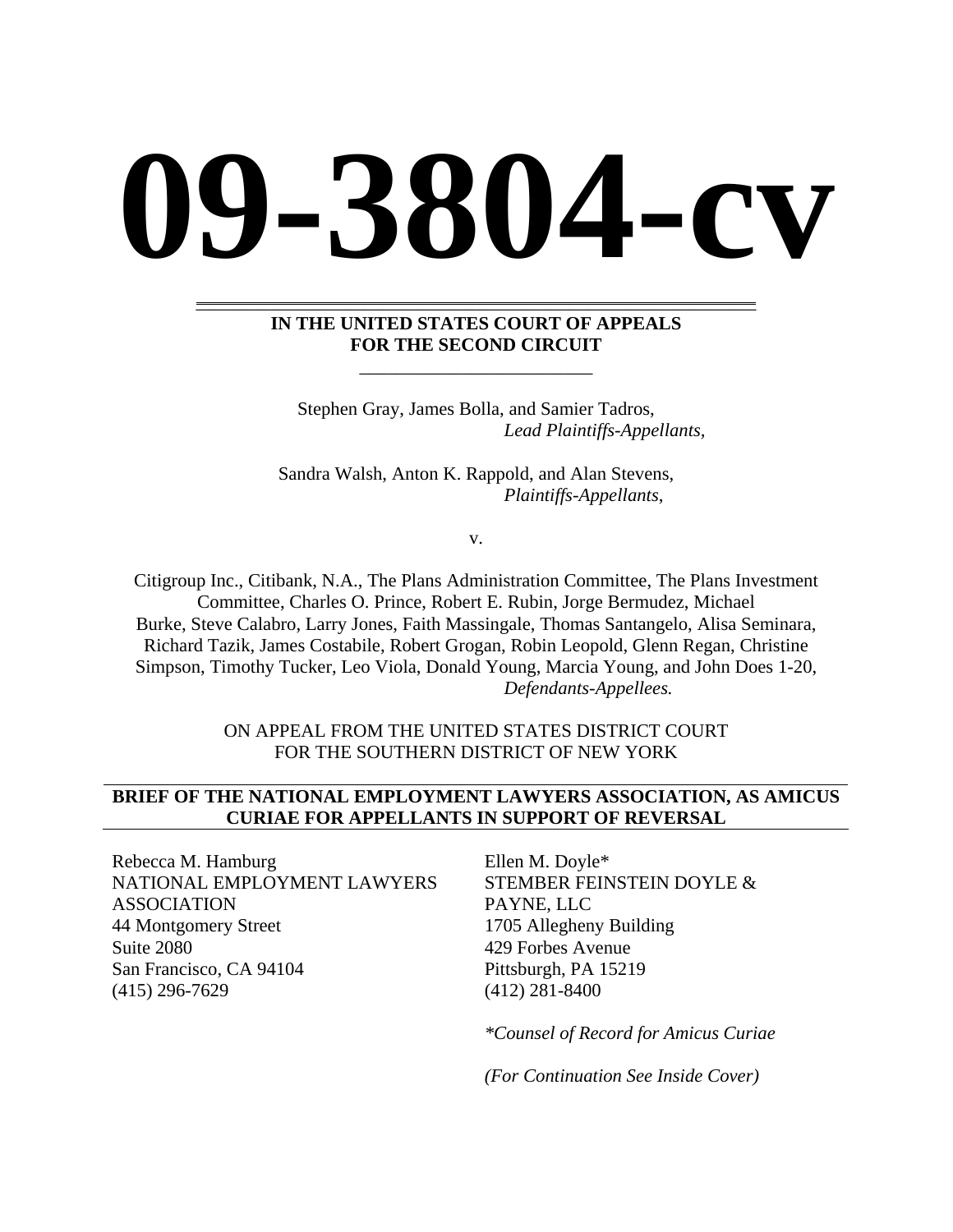Jeffrey Lewis LEWIS, FEINBERG, LEE, RENAKER & JACKSON P.C. 1330 Broadway, Suite 1800 Oakland, California 94612 (510) 839-6824

*Attorneys for Amicus Curiae*

\_\_\_\_\_\_\_\_\_\_\_\_\_\_\_\_\_\_\_\_\_\_\_\_\_\_\_\_\_\_\_\_\_\_\_\_\_\_\_\_\_\_\_\_\_\_\_\_\_\_\_\_\_\_\_\_\_\_\_\_\_\_\_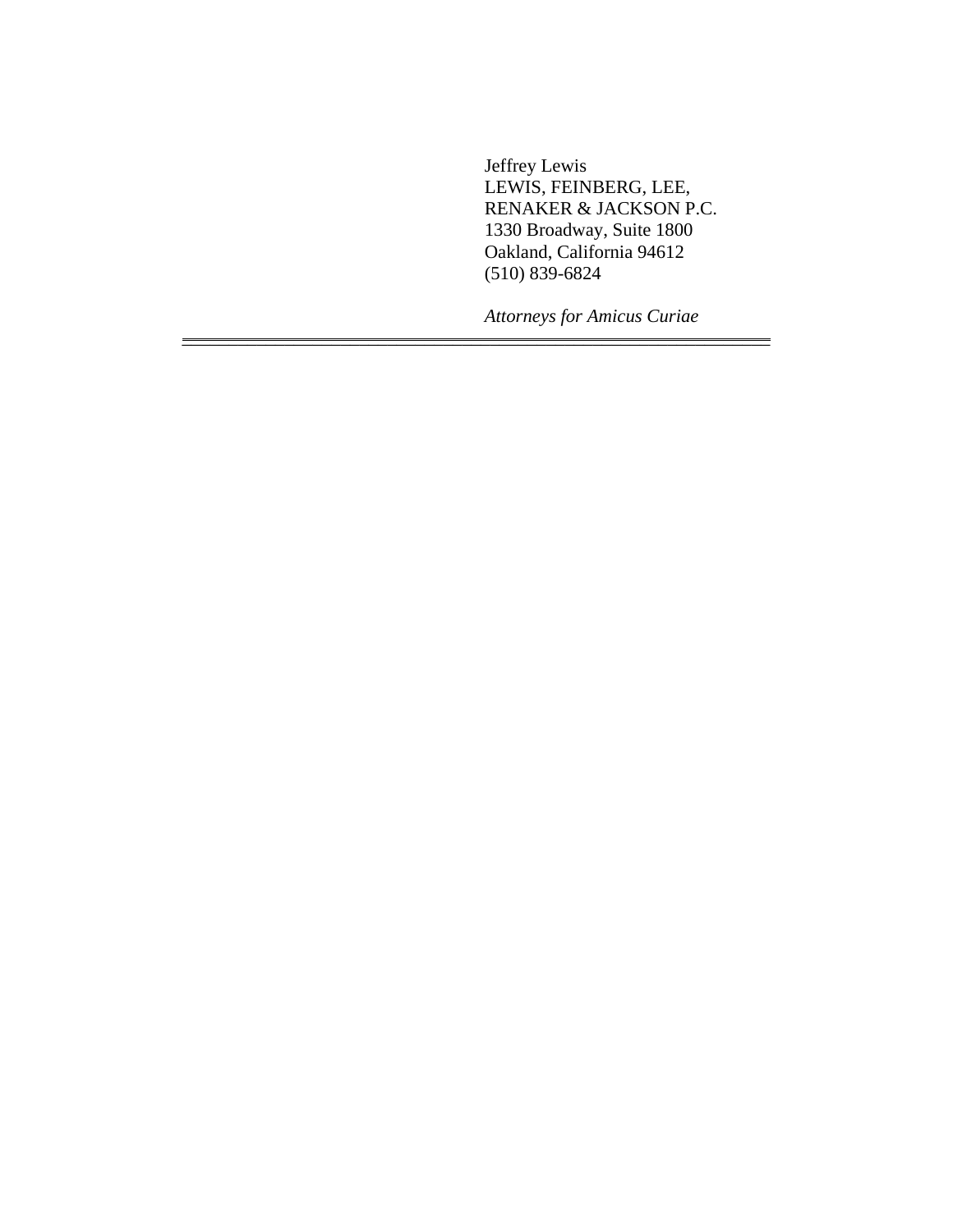#### CORPORATE DISCLOSURE STATEMENT

The following disclosures are made pursuan<sup>t</sup> to Federal Rule of Appellate Procedure 26.1 and Local Second Circuit Rule 26.1: The amicus, the National Employment Lawyers Association ("NELA"), is <sup>a</sup> non-profit organization which is not owned by individual shareholders. NELA does not issue shares to the public.

Dated: December 23, 2009

Ellen MDocyle

Stember Feinstein Doyle & Payne 1705 Allegheny Building 429 Forbes Avenue Pittsburgh, PA 15219 (412) 281-8400

Attorney for Amicus Curiae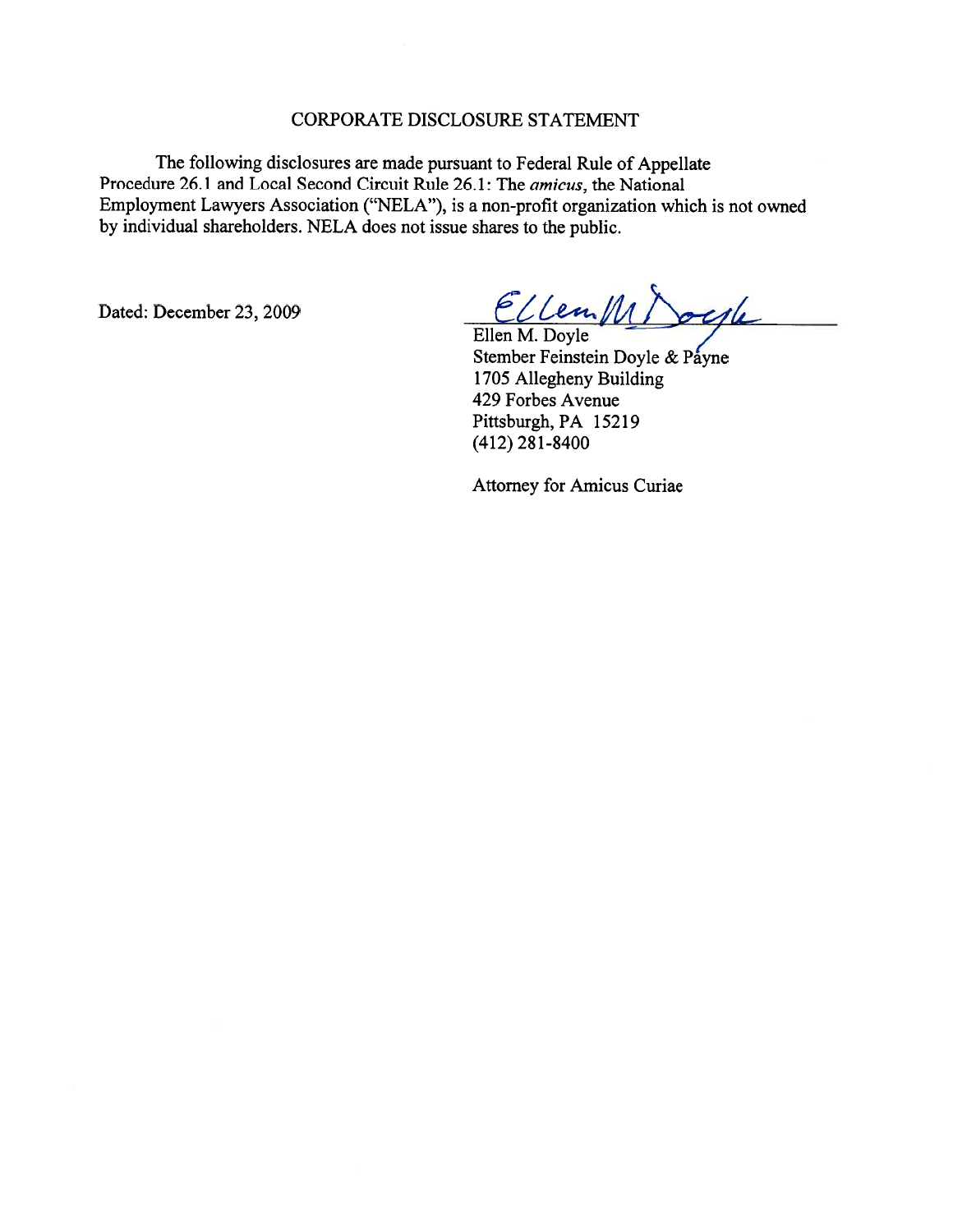| I.   |                                                                                       |  |
|------|---------------------------------------------------------------------------------------|--|
| II.  | The District Court's Ruling Deprives Plan Participants Of The Protections Of Trusteed |  |
| III. | The District Court's Ruling Conflicts With Twenty Years Of Judicial Analysis  12      |  |
| IV.  |                                                                                       |  |
|      |                                                                                       |  |
|      | <b>CERTIFICATE OF COMPLIANCE</b>                                                      |  |

# TABLE OF CONTENTS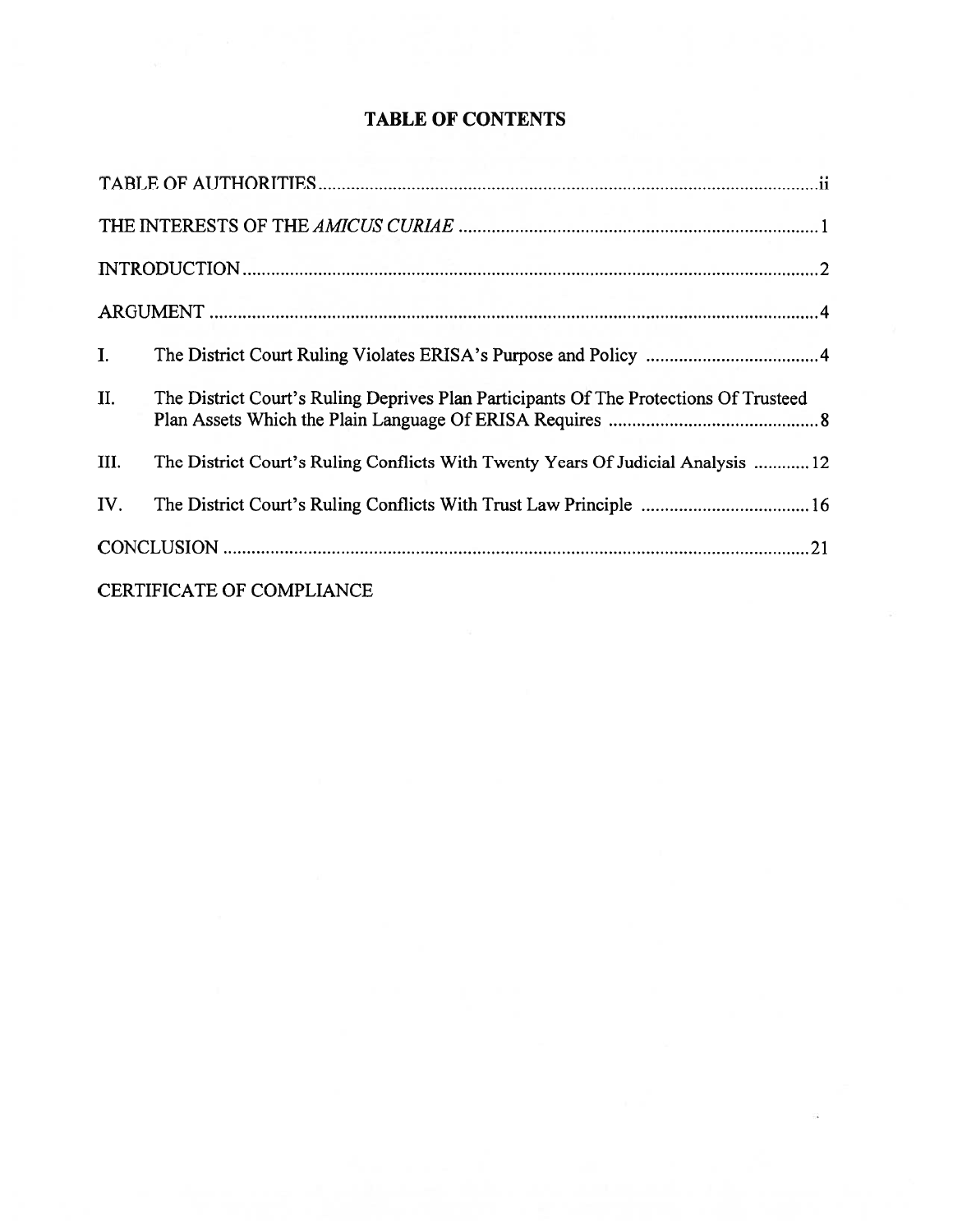# TABLE OF AUTHORITIES

# Cases

| Cent. States, Se. & Sw. Areas Pension Fund v. Cent. Transp., Inc., 472 U.S. 559 (1985) 5, 12     |
|--------------------------------------------------------------------------------------------------|
|                                                                                                  |
|                                                                                                  |
|                                                                                                  |
|                                                                                                  |
|                                                                                                  |
|                                                                                                  |
|                                                                                                  |
|                                                                                                  |
|                                                                                                  |
| Harris Trust & Sav. Bank v. John Hancock Mut. Life Ins. Co., 1997 WL 278116 (S.D.N.Y. May        |
|                                                                                                  |
| In re Enron Corp. Securities, Derivative & ERISA Litig., 284 F.Supp.2d 511 (S.D.Tex. 2003)14     |
|                                                                                                  |
|                                                                                                  |
|                                                                                                  |
| Laborers Nat. Pension Fund v. N. Trust Quantitative Advisors, Inc., 173 F.3d 313 (5th Cir. 1999) |
|                                                                                                  |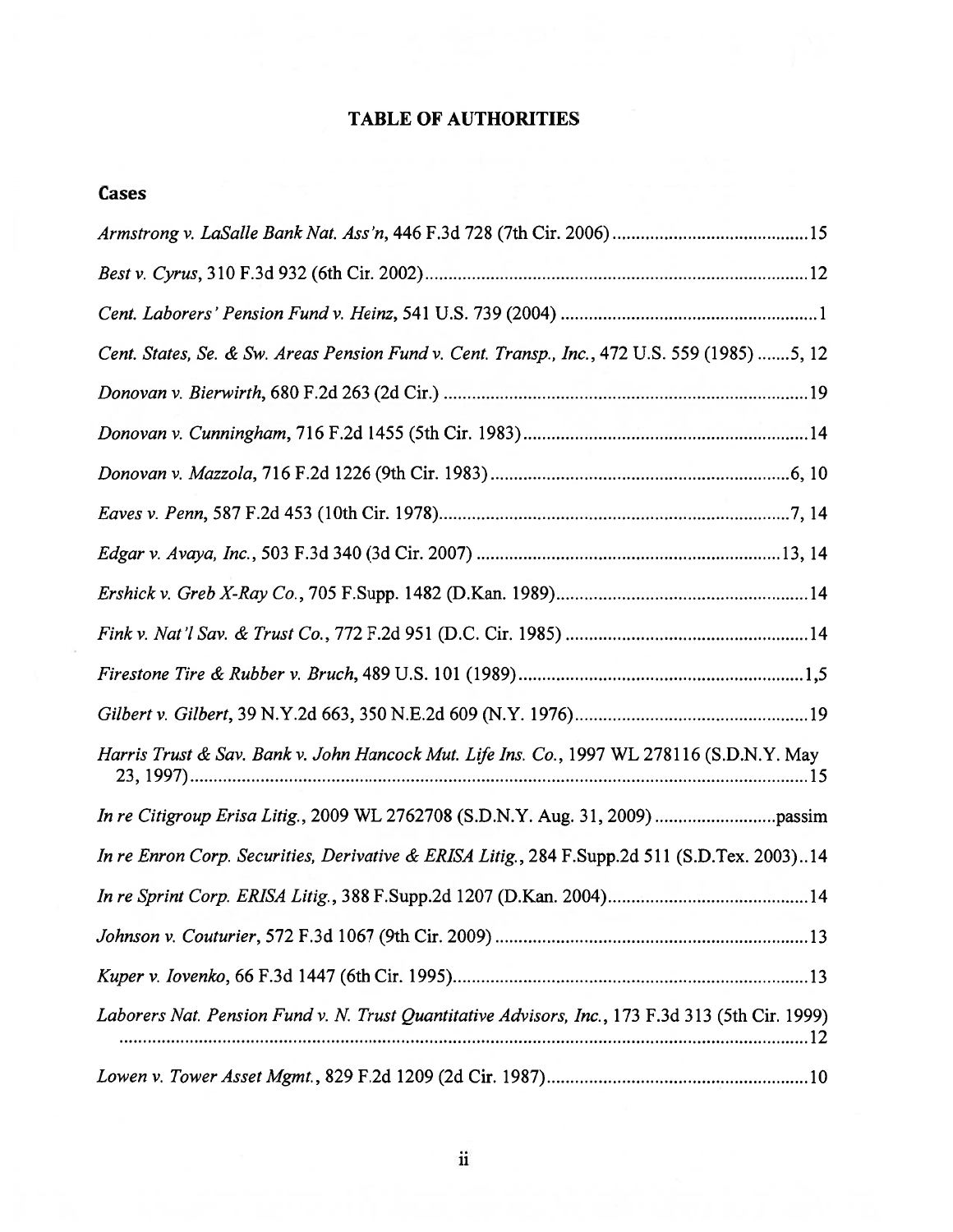## Statutes

 $\widetilde{\mathcal{M}}$ 

# Other Authorities

| A Brief Overview of Employee Ownership in the U.S.,                                          |  |
|----------------------------------------------------------------------------------------------|--|
| http://www.nceo.org/main/article.php/id/52/ (last visited December 21, 2009)3                |  |
|                                                                                              |  |
| Investment Company Fact Book, http://www.icifactbook.org/fb sec7.html (last visited December |  |
|                                                                                              |  |
|                                                                                              |  |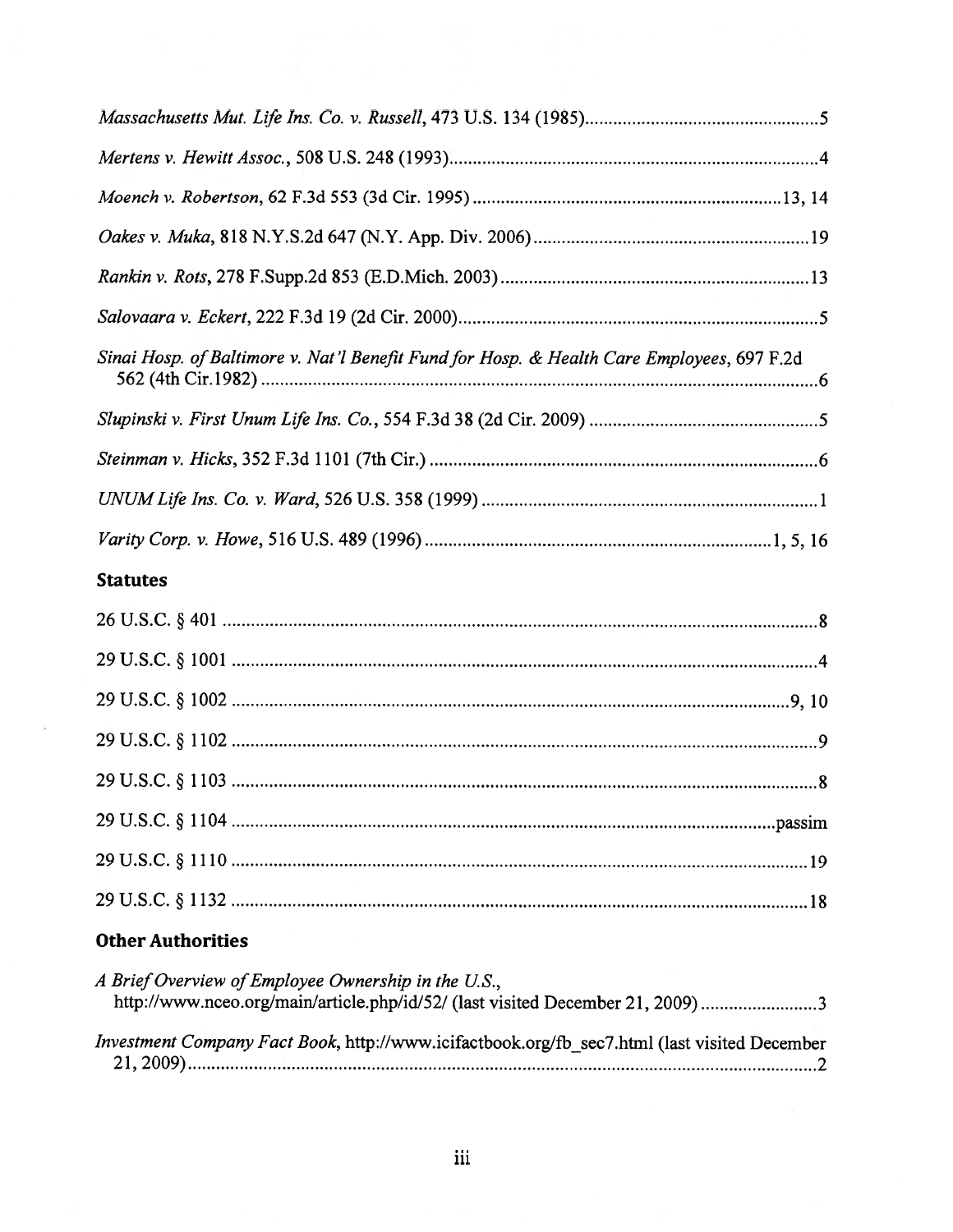i,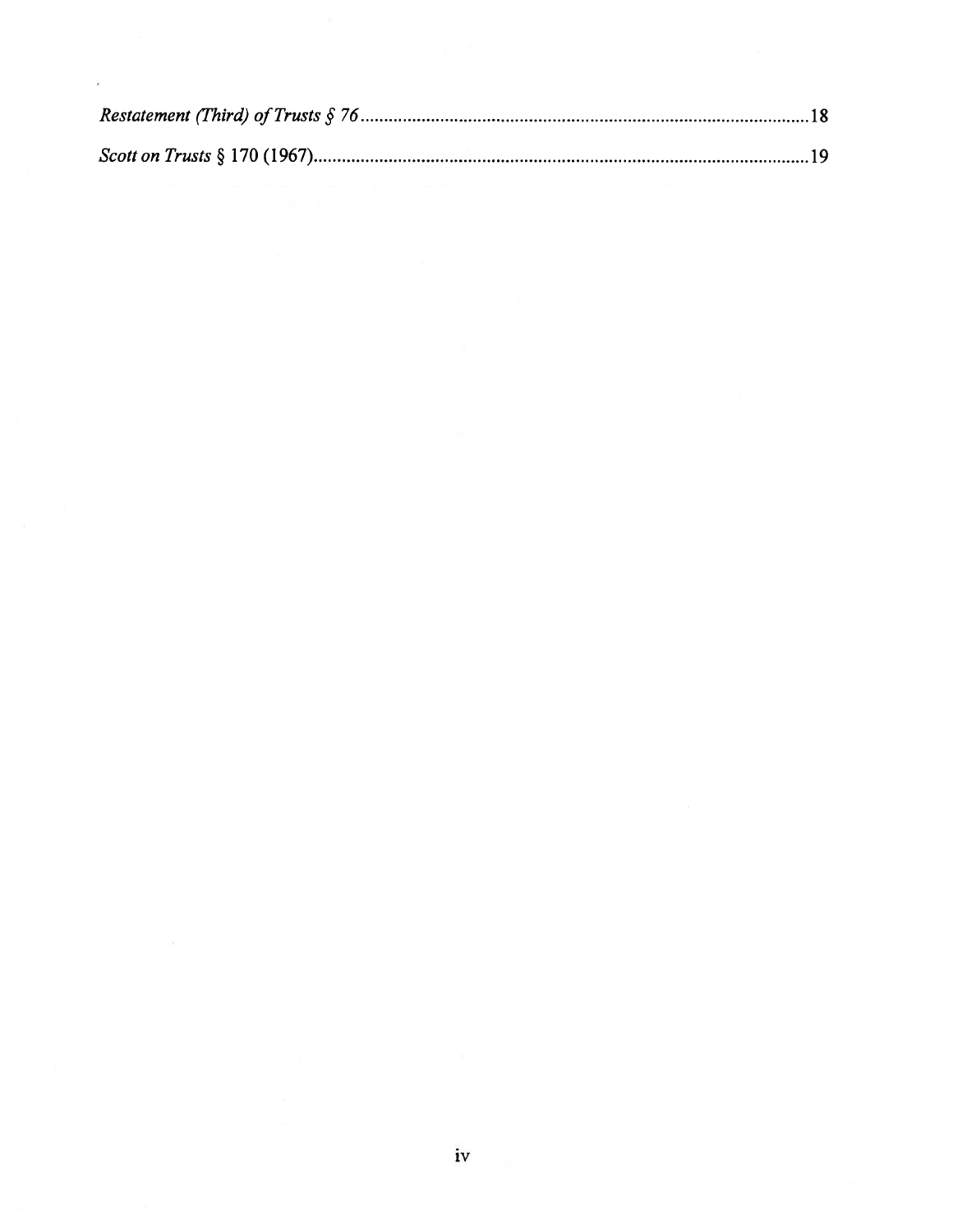## THE INTERESTS OF THE AMICUS CURIAE'

The National Employment Lawyers Association (NELA) is the largest professional membership organization in the country comprised of lawyers who represen<sup>t</sup> workers in labor, employment and civil rights disputes. NELA advances employee rights and serves lawyers who advocate for equality and justice in the American workplace. NELA and its 68 state and local affiliates have <sup>a</sup> membership of more than 3,000 attorneys who are committed to working on behalf of those who have been illegally treated in the workplace. NELA strives to protect the rights of its members' clients, and regularly supports precedent-setting litigation that affects the rights of workers and retirees.

NELA has filed many amicus briefs to protect the rights of workers and their beneficiaries under the Employee Retirement Income Security Act ("ERISA"). See, e.g., Cent. Laborers' Pension Fund v. Heinz, 541 U.S. 739 (2004); UNUM Life Ins. Co. v. Ward, 526 U.S. 358 (1999); Varity Corp. v. Howe, 516 U.S. 489 (1996); Firestone Tire & Rubber v. Bruch, 489 U.S. <sup>101</sup> (1989). NELA members' clients and other employee benefit <sup>p</sup>lan participants depend on ERISA to protect their rights under private employer-sponsored employee benefit <sup>p</sup>lans.

Here, in <sup>a</sup> sweeping ruling that abrogates ERISA's primary purposes, the court below held that fiduciaries responsible for investment of retirement <sup>p</sup>lan assets are relieved of ERISA's prudent man standard of care if the plan sponsor inserts into the plan document a provision that mandates the investment in or offering of employer securities. This decision violates ERISA's purpose and terms, is contrary to years and years of court decisions, misapplies the common law of trusts, ignores the Department of Labor's ["DOL"] long-held interpretations and guidance, and places at risk billions of dollars of retirement savings of employees and their families.

 $<sup>1</sup>$  The parties have consented to the filing of this amicus brief.</sup>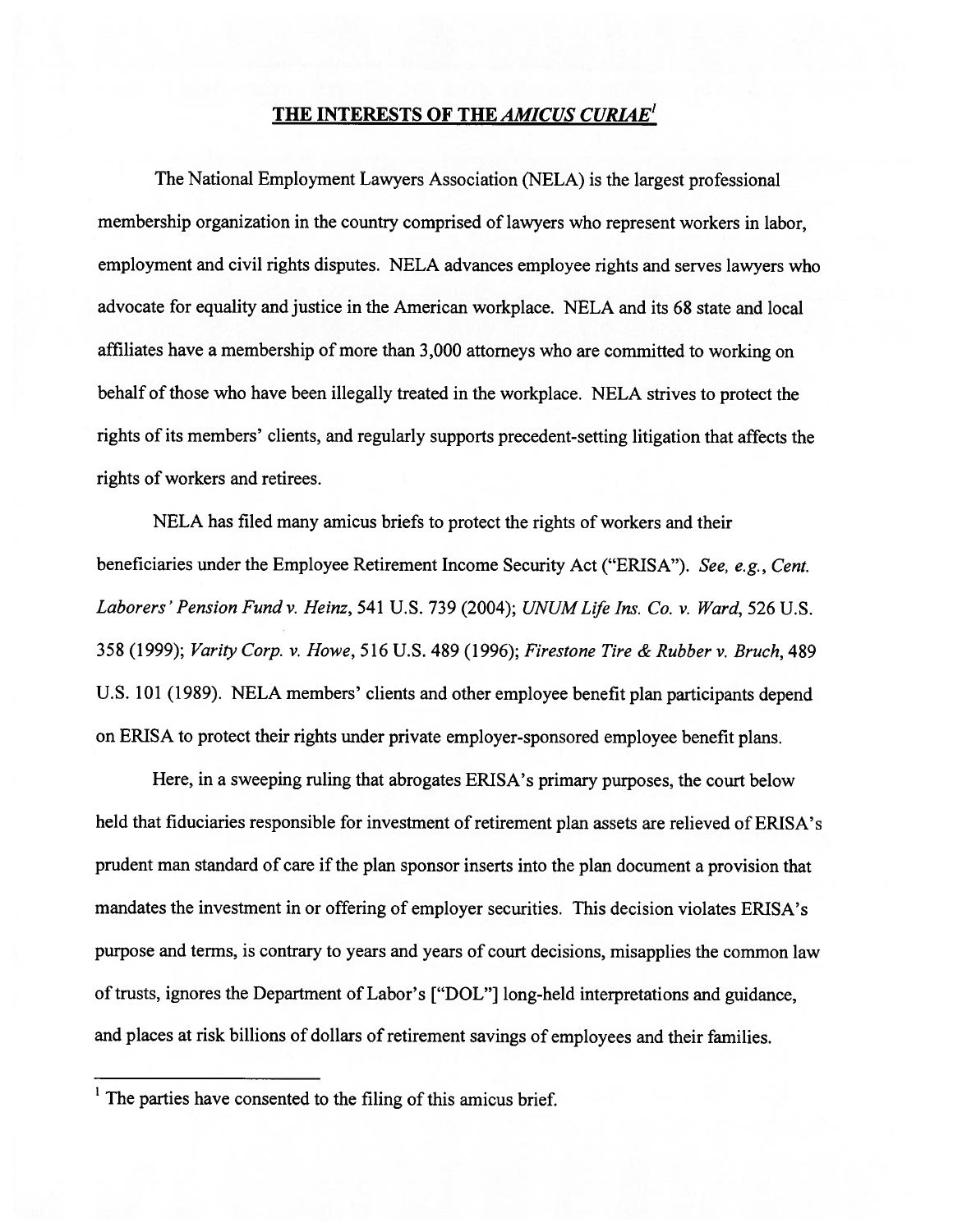Because this issue is so important, NELA respectfully submits this briefto facilitate the Court's full consideration of the matter. NELA fully supports Plaintiff-appellants' position, and respectfully urges the Court to reverse the District Court.

#### INTRODUCTION

The question presented by this appea<sup>l</sup> is whether ERISA allows the person holding <sup>p</sup>lan assets of <sup>a</sup> pension <sup>p</sup>lan to be relieved of any fiduciary responsibilities simply because the <sup>p</sup>lan sponsor has inserted language in the <sup>p</sup>lan document which mandates investment in employer stock. The court below answered that question in the affirmative, ruling that where pension plan assets are held in trust, the <sup>p</sup>lan sponsor's mandate that assets should be invested in employer stock or that the opportunity to invest in employer stock should be offered eliminates any fiduciary responsibility for assets so invested, including any responsibility for determining that the investment is prudent or in the best interests of <sup>p</sup>lan participants. See In re Citigroup Erisa Litig., 2009 WL 2762708 (S.D.N.Y. Aug. 31, 2009) ("District Court Ruling").

The practical and policy implications of the District Court Ruling are enormous. Sixtyone percen<sup>t</sup> of households in the United States have assets in defined contribution <sup>p</sup>lan accounts, or were receiving or expecting to receive benefits from defined contribution <sup>p</sup>lans. <sup>2009</sup> Investment Company Fact Book, http://www.icifactbook.org/fb sec7.html (last visited December 21, 2009). Like the 401(k) <sup>p</sup>lans at issue here, thousands of defined contribution <sup>p</sup>lans invest in or offer employer stock. Based on <sup>2006</sup> and <sup>2007</sup> data, defined contributions <sup>p</sup>lans primarily invested in employer securities had an estimated asset value of nearly \$1.2 trillion. See <sup>A</sup> Brief Overview of Employee Ownership in the U.S., http://www.nceo.org/main/article.php/id/52/ (last visited December 21, 2009).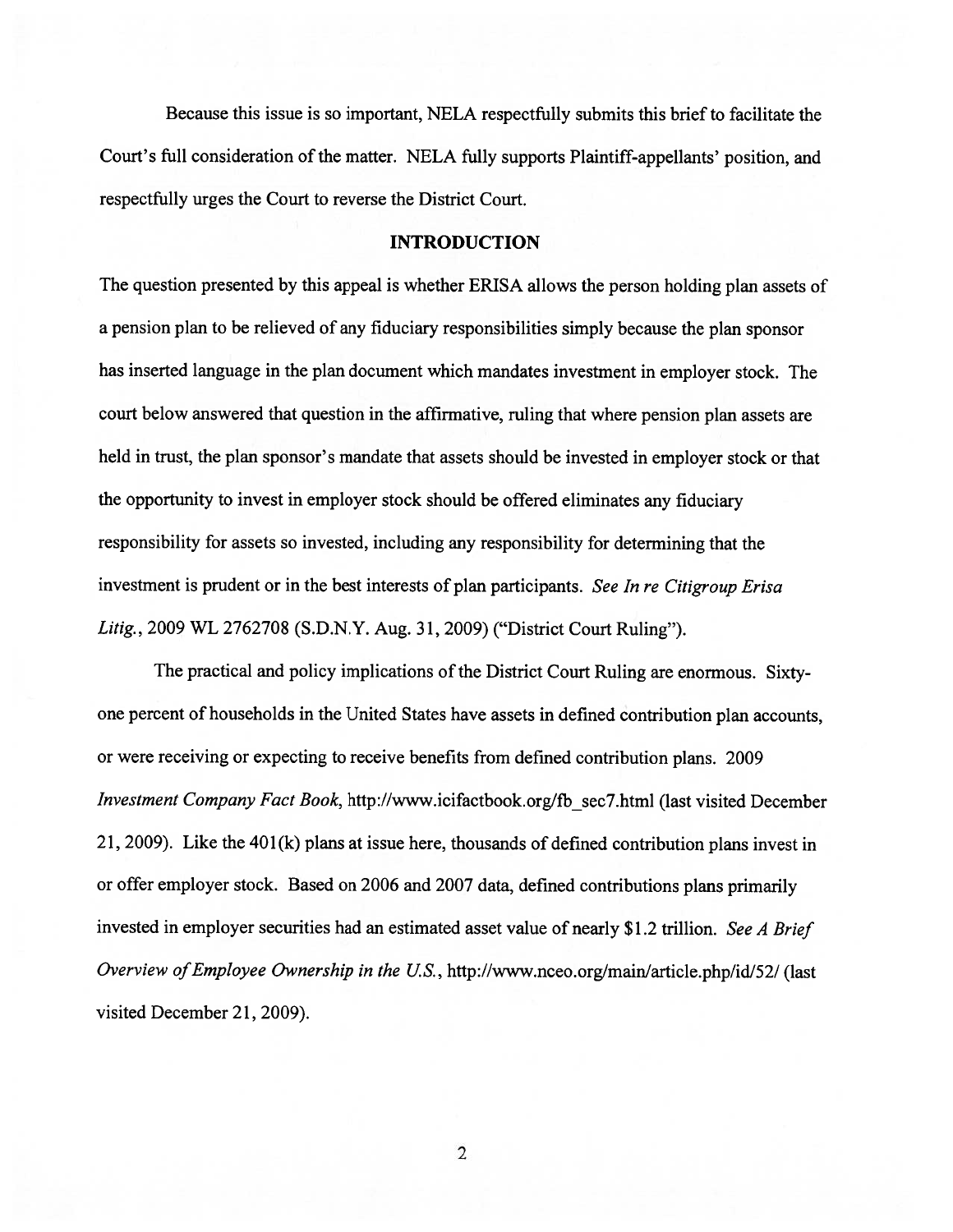Unlike defined benefit plans, defined contribution plans, including 40 1(k) plans, are not subject to statutory limitations on investment in employer stock. Accordingly, any protections that ERISA offers to participants in defined contribution plans that invest in employer stock depend on whether managemen<sup>t</sup> and control of pension assets invested in employer securities subject the holder to ERISA's fiduciary requirements of prudence and loyalty. The District Court Ruling transforms express trustee responsibilities under ERISA into automated stock buying or transferring mechanisms, without any fiduciary responsible for investment decisions that are prudent and in the best interests of plan participants and beneficiaries.

NELA agrees with the legal arguments made in Appellants' Brief, but this brief focuses on the District Court's legal error in eliminating the trustee responsibilities that flow from management and control of plan assets.<sup>2</sup> This error could have a devastating impact on employees' retirement savings and conflicts with ERISA's express provisions as well as its purpose. When the persons responsible for investment of pension assets fail to comply with ERISA's fiduciary responsibility provisions, the harm suffered by <sup>p</sup>lan participants can be dramatic. In recent years, workers at companies like Enron and WorldCom have suffered huge losses to their retirement savings because <sup>p</sup>lan fiduciaries breached their fiduciary duties in connection with 401(k) assets invested in employer stock. The District Court Ruling could result in no redress for plan participants when similar disastrous scenarios occur in the future.

This brief will address how the District Court's decision removing employer stock investments and offerings from ERISA's trustee responsibilities and accompanying fiduciary

<sup>&</sup>lt;sup>2</sup> Appellants' Brief contends, *inter alia*, that the District Court erred in determining that the Plan documents mandate investment in or the offering of Citigroup stock. NELA's position is that even if the Plan documents did mandate the investment in or offering of employer stock, they did not relieve the persons making investment decisions and investment option selections of their trustee responsibilities and fiduciary duties.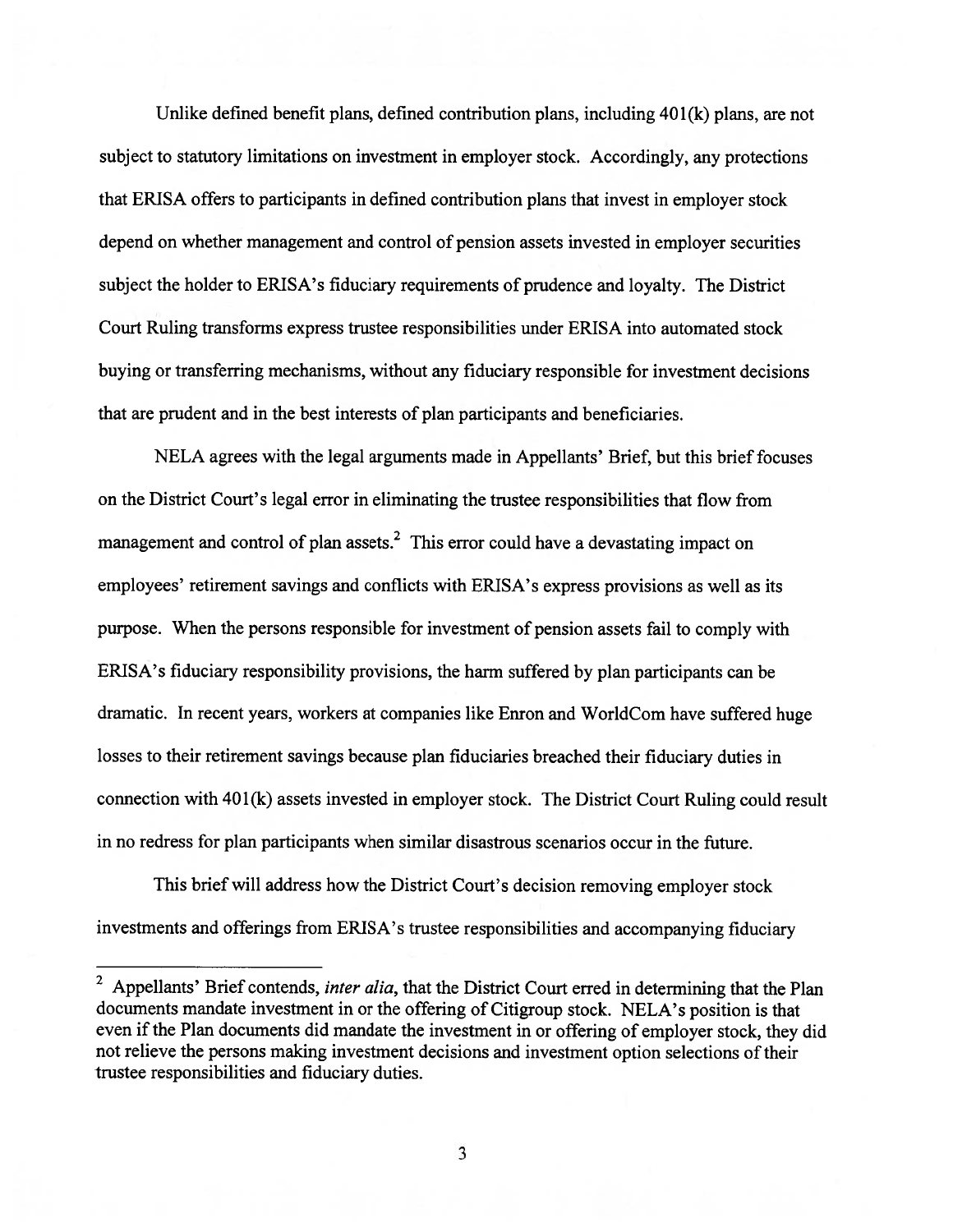protections, where the plan mandates the investments or offerings, conflicts with 1) ERISA's purpose and policy, 2) ERISA's explicit statutory scheme, 3) the overwhelming majority of cases which have considered the duties of fiduciaries of plans investing in employer securities, and 4) the principles of trust law upon which the District Court purported to rely.

#### ARGUMENT

#### I. The District Court Ruling Violates ERISA's Purpose And Policy

ERISA is <sup>a</sup> comprehensive remedial statute designed to protect the interests of participants in employee benefit plans and their beneficiaries by establishing standards of conduct, responsibility, and obligation for fiduciaries of employee benefit plans. ERISA  $\S$  2(b), <sup>29</sup> U.S.C. § 1001(b). Congress recognized the need for "adequate. . . safeguards [to] be provided with respec<sup>t</sup> to the establishment, operation, and administration of such <sup>p</sup>lans." Id. § 2(a). ERISA also provides appropriate remedies and sanctions for violations of these fiduciary standards. Id.  $\S 2(b)$ . The District Court Ruling failed to recognize ERISA's heavy policy emphasis on protection of retirement assets through establishment of fiduciary standards even stronger than the standards of the common law of trusts.

More specifically, ERISA assigns fiduciaries <sup>a</sup> number of detailed duties and responsibilities, which include "the proper management, administration, and investment of [plan] assets, the maintenance of proper records, the disclosure of specified information, and the avoidance of conflicts of interest." Mertens v. Hewitt Assoc., 508 U.S. 248, 251-52 (1993) (citing ERISA  $\S$  404(a), 29 U.S.C.  $\S$  1104(a)). ERISA's "central purpose" is to "protect beneficiaries of employee benefit plans." Slupinski v. First Unum Life Ins. Co., 554 F.3d 38, 47 (2d Cir. 2009); see also Salovaara v. Eckert, <sup>222</sup> F.3d 19, <sup>31</sup> (2d Cir. 2000). Congress enacted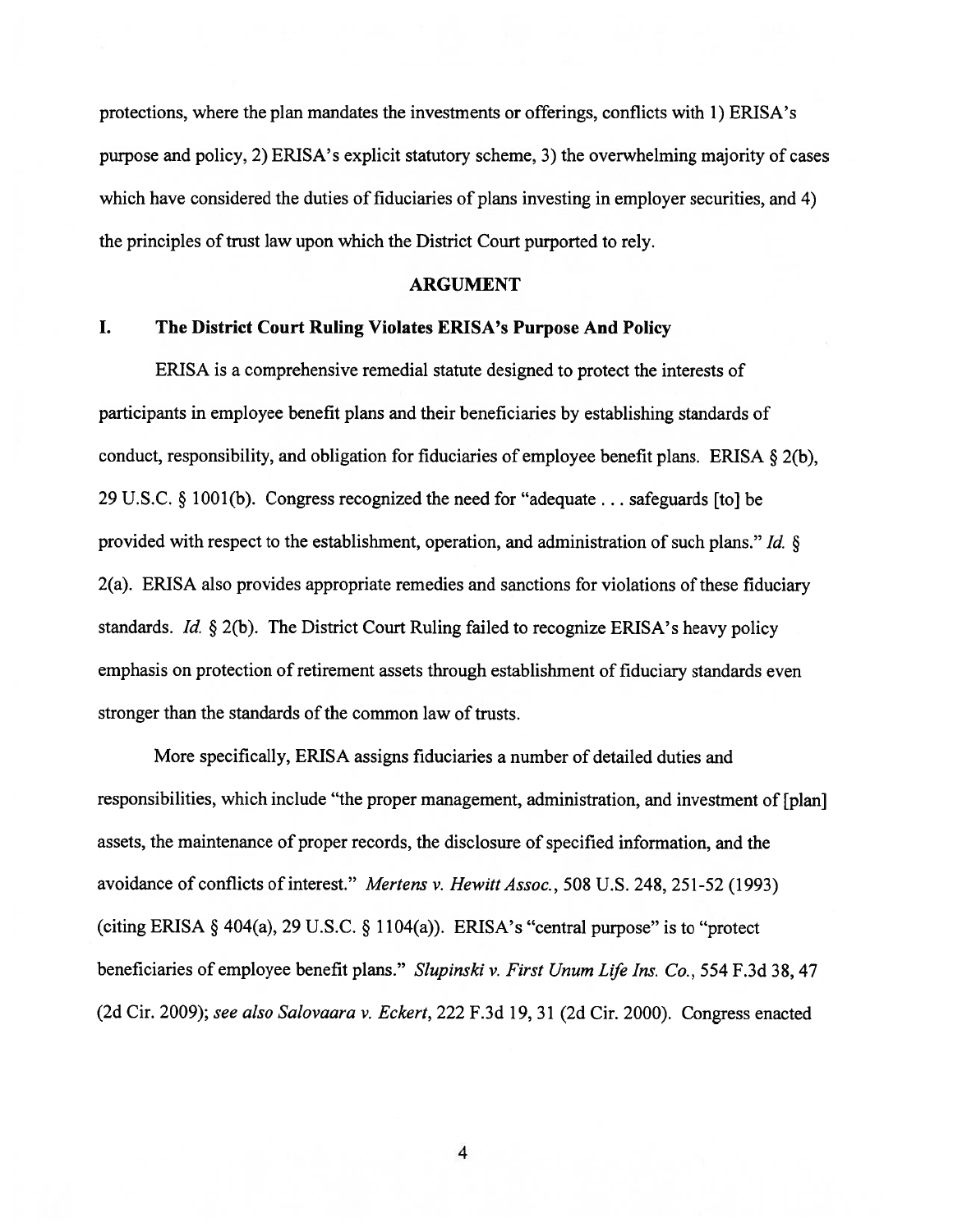ERISA precisely to preven<sup>t</sup> the misuse and mismanagement of plan assets. Massachusetts Mut. Lfe Ins. Co. v. Russell, 473 U.S. 134, 140-43 n.8 (1985).

Rather than explicitly enumerating all of the powers and duties of trustees and other fiduciaries, "Congress invoked the common law of trusts to define the general scope of their authority and responsibility." Cent. States, Se. & Sw. Areas Pension Fund v. Cent. Transp., Inc., 472 U.S. 559, 570 (1985). But significantly, and as the Supreme Court has recognized, "trust law does not tell the entire story." Varity Corp. v. Howe, 516 U.S. 489, 497 (1996). The Court explained in Varity that "ERISA's standards and procedural protections partly reflect <sup>a</sup> congressional determination that the common law of trusts did not offer completely satisfactory protection." Id. (citing ERISA § 2(a); H.R. Rep. No. 93-533, at 3-5, 11-13 (1973), <sup>2</sup> Leg. Hist. 2350-52, 2358-60; H.R. Rep. No. 93-1280, at 295, 302 (1974) (Conf. Rep.), 3 Leg. Hist. 4562, 4569). ERISA's protections are therefore often greater than the protections of the common law of trusts.

As stated by the Supreme Court in *Varity*, Congress expected that "the courts will interpret this prudent man rule (and the other fiduciary standards) bearing in mind the special nature and purpose of employee benefit plans," as they "develop <sup>a</sup> 'federal common law of rights and obligations under ERISA-regulated plans." 516 U.S. at 497 (some citations omitted; citing Firestone Tire & Rubber Co. v. Bruch, 489 U.S. 101, 110-11(1989)). The Supreme Court concluded:

Consequently, we believe that the law of trusts often will inform, but will not necessarily determine the outcome of, an effort to interpret ERISA's fiduciary duties. In some instances, trust law will offer only <sup>a</sup> starting point, after which courts must go on to ask whether, or to what extent, the language of the statute, its structure, or its purposes require departing from common-law trust requirements. And, in doing so, courts may have to take account of competing congressional purposes, such as Congress' desire to offer employees enhanced protection for their benefits, on the one hand, and, on the other, its desire not to create <sup>a</sup> system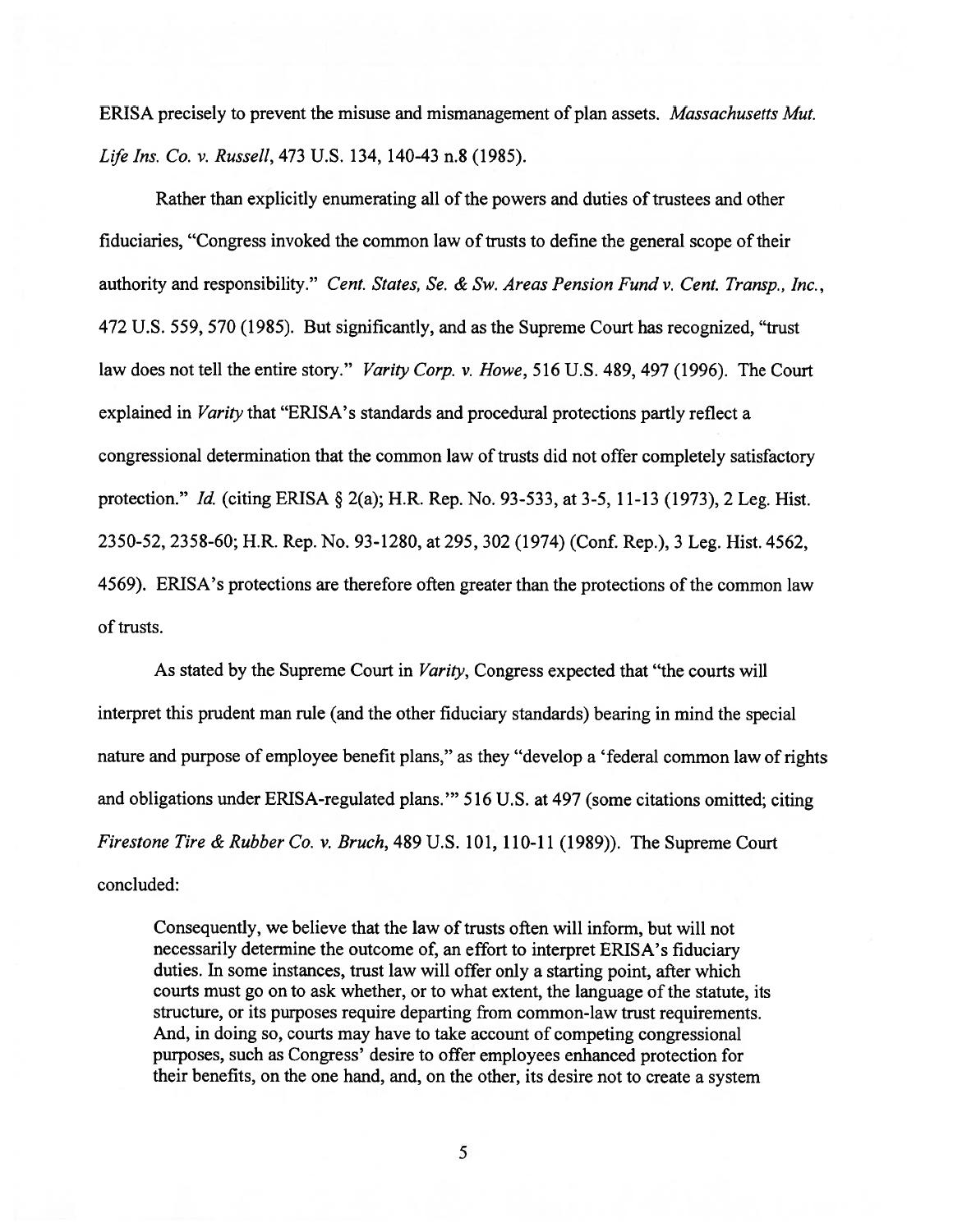that is so complex that administrative costs, or litigation expenses, unduly discourage employers from offering welfare benefit plans in the first place.

516 U.S. at 497.

In enacting ERISA, Congress installed many requirements that are more exacting than the common law of trusts. *Donovan v. Mazzola*, 716 F.2d 1226, 1231-32 (9th Cir. 1983) (citing Sinai Hosp. of Baltimore v. Nat'l Benefit Fund for Hosp. & Health Care Employees, 697 F.2d 562, 565 (4th Cir. 1982)). For example, ERISA's legislative history indicates that Congress intended to incorporate into Section 404 the "core principles of fiduciary conduct" that were developed in the common law of trusts, but with modifications appropriate for employee benefit plans. Donovan v. Cunningham, 716 F.2d 1455, 1464 (5th Cir. 1983). ERISA's modifications of existing trust law include imposition of duties upon <sup>a</sup> broader class of fiduciaries, <sup>29</sup> U.S.C. § 1002(21), prohibition of exculpatory clauses, id.  $\S$  1110(a), broad disclosure and reporting requirements, id. §§ 1021-31, and nationwide uniformity of rules. See generally H.R. Rep. No. 93-533, 1974 U.S.C.C.A.N. 4649-51; Donovan, 716 F.2d at 1464 n.15.

It is not surprising that when Congress enacted ERISA, it <sup>p</sup>laced more constraints on the rights of plan sponsors than those accorded to settlors disposing of their own monies. In conventional trusts, settlors are generally free to distribute their own property as they see fit, and trust law protects the settlors' interest in disposing of their own property to the extent not contrary to law or public policy. ERISA, in contrast, protects employees' interests in receiving benefits owed to them as compensation under employee benefit <sup>p</sup>lans associated with their employment. See Steinman v. Hicks, 352 F.3d 1101, 1103 (7th Cir.) (Posner, J.) ("There are no free lunches; any benefit that an employer confers on an employee is reckoned by the employer as <sup>a</sup> cost and so affects the overall level of compensation that he is willing to pay."). For that reason, Congress significantly regulated the managemen<sup>t</sup> and disposition of pension <sup>p</sup>lan assets.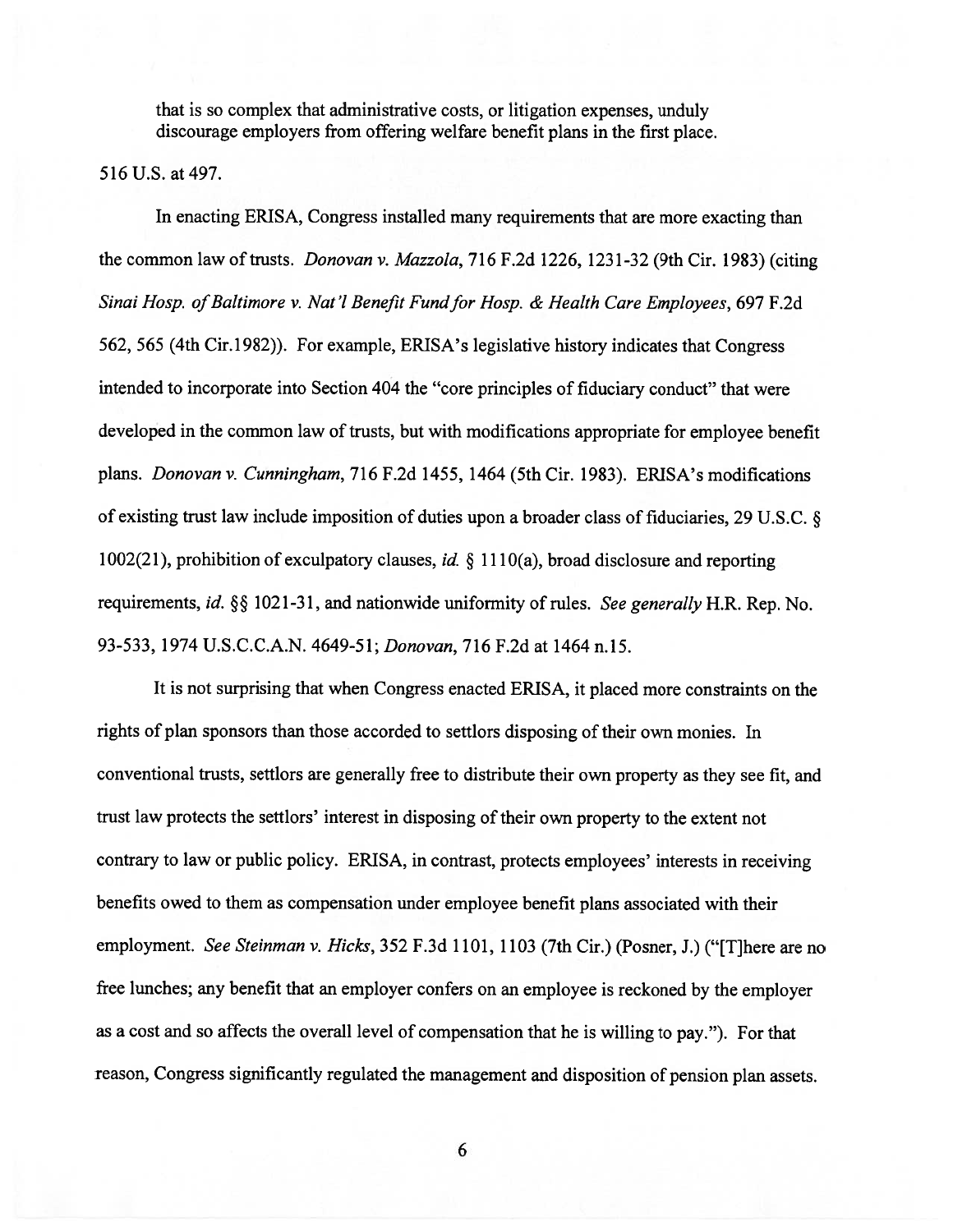ERISA's legislative history includes precisely this point:

[E]ven where the funding mechanism of the plan is in the form of <sup>a</sup> trust, reliance on conventional trust law often is insufficient to adequately protect the interests of <sup>p</sup>lan participants and beneficiaries. This is because trust law had developed in the context of testamentary and inter vivos trusts (usually designed to pass designated property to an individual or small group of persons) with an attendant emphasis on carrying out the instructions of the settlor. Thus, if the settlor includes in the trust document an exculpatory clause under which the trustee is relieved from liability for certain actions which would otherwise constitute a breach of duty, or if the settlor specifies that the trustee shall be allowed to make investments which might otherwise be considered imprudent, the trust law in many states will be interpreted to allow the deviation. In the absence of <sup>a</sup> fiduciary responsibility section in the presen<sup>t</sup> Act, courts applying trust law to employee benefit plans have allowed the same kinds of deviations, even though the typical employee benefit <sup>p</sup>lan, covering hundreds or even thousands of participants, is quite different from the testamentary trust both in purpose and in nature... .It is expected that courts will interpret the prudent man rule and other fiduciary standards bearing in mind the special nature and purposes of employee benefit <sup>p</sup>lans intended to be effectuated by the Act.

S. Rep. No. 93-127, at 29-30 (1974), reprinted in 1974 U.S.C.C.A.N. 4838, 4865-66; H.R. Rep.

No. 93-533, at 12-13, reprinted in 1974 U.S.C.C.A.N. 4639, 4649-51; see also Eaves v. Penn, <sup>587</sup> F.2d 453, 459-60 (10th Cir. 1978) (analyzing the legislative history of ERISA and reaching "the inexorable conclusion that ESOP fiduciaries are subject to the same fiduciary standards as

any other fiduciary excep<sup>t</sup> to the extent that the standards require diversification of

investments").

The District Court found that the persons with the control and authority over the assets of the Citigroup Plan had no discretion under the <sup>p</sup>lan document and therefore "could not have been 'acting as fiduciaries' with respec<sup>t</sup> to the Plans' investment in Citigroup stock." 2009 WL <sup>2762708</sup> at \* 1. In essence, the District Court found that with respec<sup>t</sup> to the <sup>p</sup>lans' investment in Citigroup stock, there was no fiduciary, and therefore ERISA's fiduciary duty and remedial provisions did not apply. The District Court ruling not only is contrary to the public policies underlying ERISA, as set forth below it eviscerates ERISA's statutory protections because it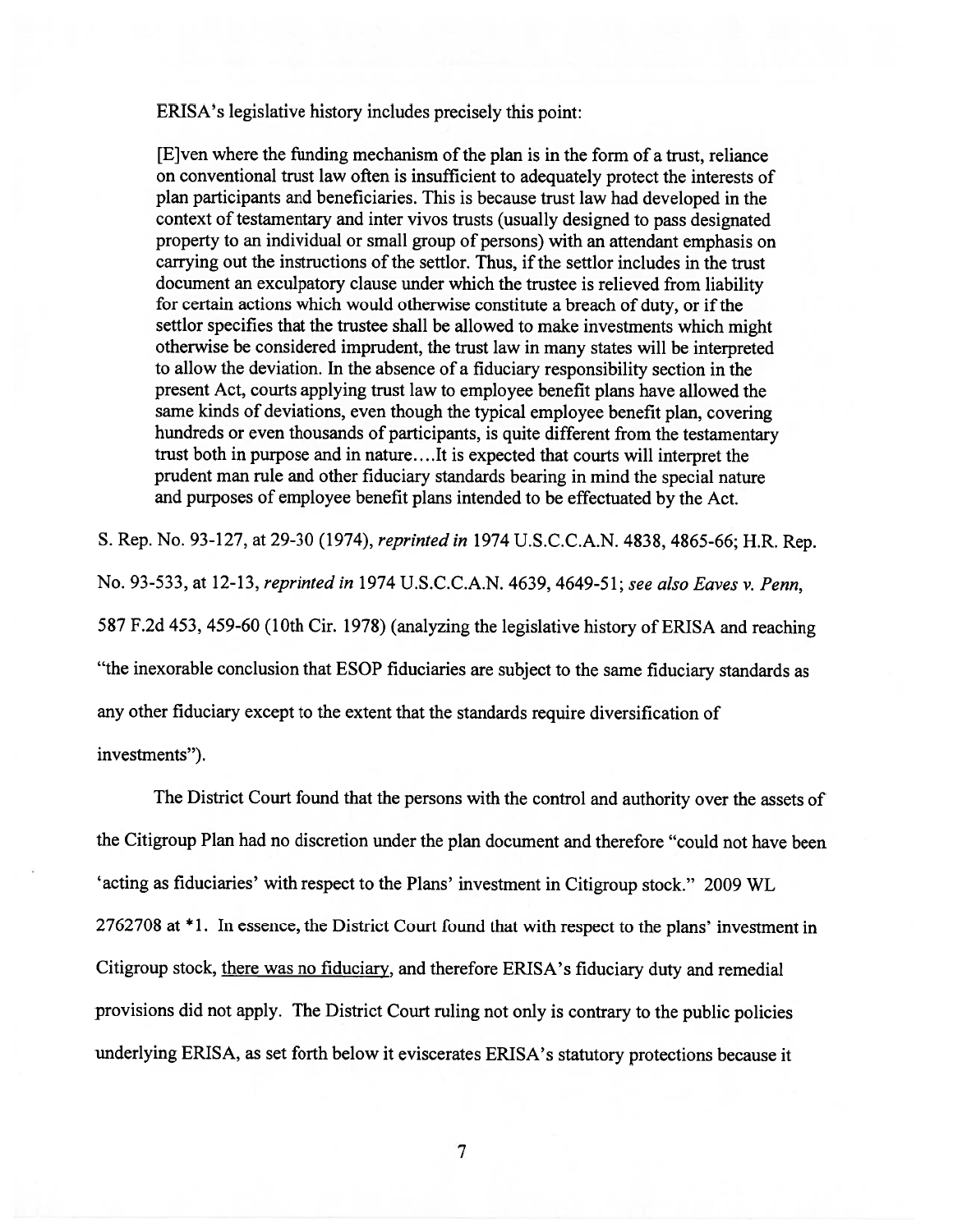allows <sup>a</sup> <sup>p</sup>hrase in <sup>a</sup> <sup>p</sup>lan to deprive participants of the very safeguards ERISA was enacted to provide.<sup>3</sup>

## II. The District Court's Ruling Deprives Plan Participants Of The Protections Of Trusteed Plan Assets Which the Plain Language Of ERISA Requires

Under ERISA § 403, "all assets of an employee benefit <sup>p</sup>lan shall be held in trust by one or more trustees." <sup>29</sup> U.S.C. § 1103. By this language, congress ensured that some person or entity *must* be responsible for the control and management of a plan's assets. Yet the District Court held that no one had fiduciary responsibility for the <sup>p</sup>lan's assets invested in employer stock, and that the duty to follow the terms of the <sup>p</sup>lan trumped the duty of prudence. These holdings cannot be reconciled with the <sup>p</sup>lain language of ERISA.

<sup>&</sup>lt;sup>3</sup> Federal public policy as embodied in longstanding Internal Revenue Code provisions also supports Plaintiffs' position. Notably, Section 401(a)(2) of the Internal Revenue Code provides that for <sup>a</sup> <sup>p</sup>lan to qualify for favorable tax treatment, it must be "impossible, at any time prior to the satisfaction of all liabilities with respect to employees and their beneficiaries under the trust, for any part of the corpus or income to be  $\dots$  used for, or diverted to, purposes other than for the exclusive benefit of his employees or their beneficiaries." 26 U.S.C.  $\S$  401(a)(2) (emphasis added); see also id. § 401(a)(1) (to be qualified, contributions must be made to the trust for the purpose of distributing to such employees or their beneficiaries the corpus and income of the fund accumulated by the trust) (emphasis added); id.  $\S$  1.401-2(a)(2) ("As used in section  $401(a)(2)$ , the phrase 'if under the trust instrument it is impossible' means that the trust instrument must definitely and affirmatively make it impossible for the nonexemp<sup>t</sup> diversion or use to occur, whether by operation or natural termination of the trust, by power of revocation or amendment, by the happening of <sup>a</sup> contingency, by collateral arrangement, or by any other means.... [I]t must be impossible for the trust funds to be used or diverted for purposes other than for the exclusive benefit of his employees or their beneficiaries."); *id.* § 1.401-2(a)(3) ("As used in section 401(a)(2), the phrase 'purposes other than for the exclusive benefit of his employees or their beneficiaries' includes all objects or aims not solely designed for the proper satisfaction of all liabilities to employees or their beneficiaries covered by the trust."); *id.*  $\S$  $1.401 - 1(a)(2)(i)$  ("A qualified pension, profit-sharing, or stock bonus plan is a definite written program. . . which is established and maintained by an employer.., to provide for the livelihood of the employees or their beneficiaries after the retirement of such employees through the payment of benefits determined without regard to profits."); id. § 1.401-1(b)(5)(ii) ("Where trust funds are invested in stock or securities of. . . the employer. . . full disclosure must be made of the reasons for such arrangemen<sup>t</sup> and the conditions under which such investments are made in order that <sup>a</sup> determination may be made whether the trust serves any purpose other than constituting par<sup>t</sup> of <sup>a</sup> <sup>p</sup>lan for the exclusive benefit of employees.").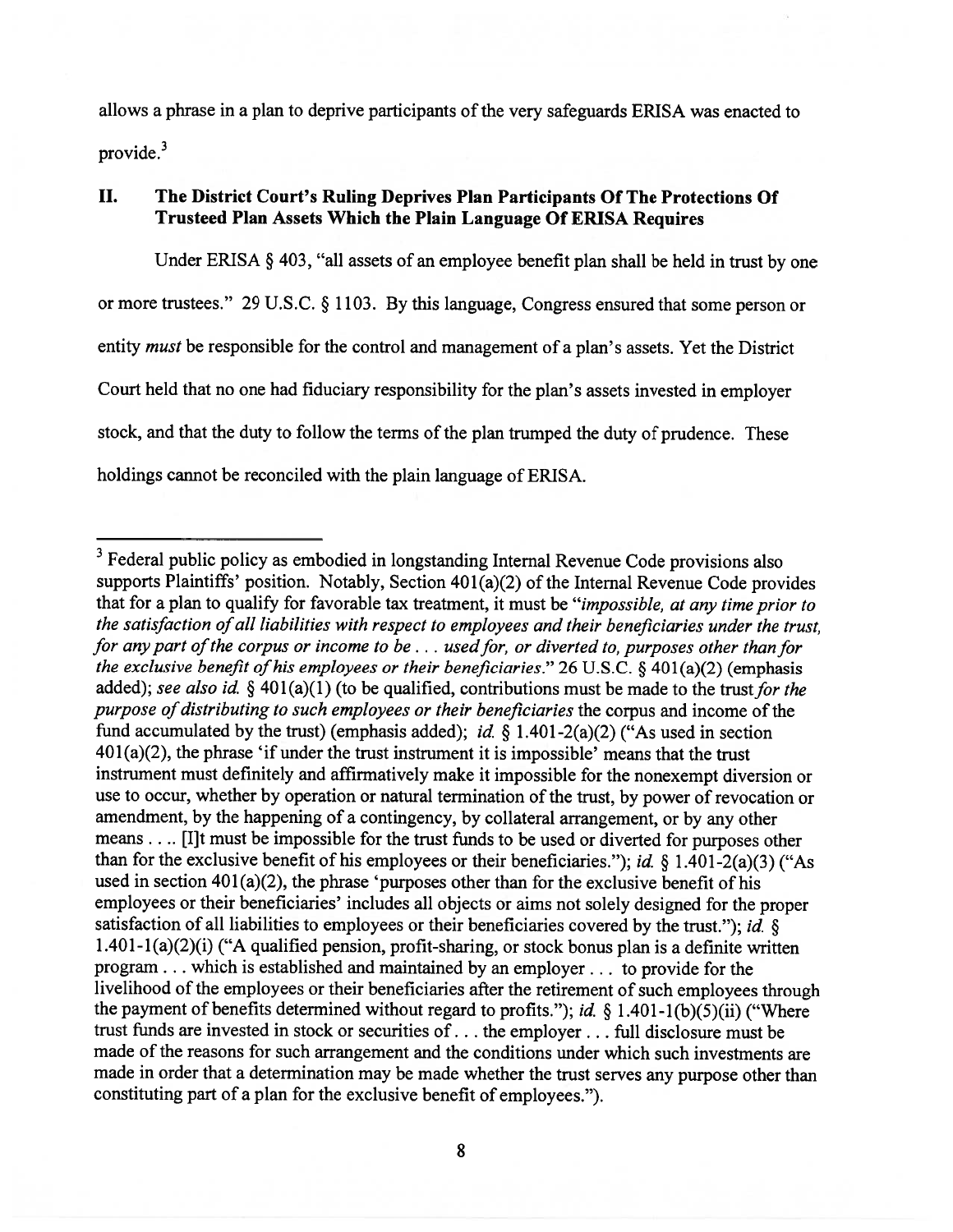ERISA treats trustee responsibilities as <sup>a</sup> special category of fiduciary duties. It requires that <sup>a</sup> trustee holding plan assets be either "named in the trust instrument or in the plan instrument. . . or appointed by <sup>a</sup> person who is <sup>a</sup> named fiduciary" and that the trustee accep<sup>t</sup> the appointment. Id. There are no casual or informal assignments of trustee responsibilities. Rather, "the trustee or trustees shall have exclusive authority and discretion to manage and control the assets of the plan except to the extent that the plan expressly provides that the trustee or trustees are subject to the direction of a named fiduciary<sup>4</sup> who is not a trustee..." or "authority to manage, acquire, or dispose of assets of the plan is delegated to one or more investment managers pursuant to section  $1102(c)(3)$ ." *Id.* (emphasis added).

ERISA defines "trustee responsibilities" in  $\S$  405(c)(3) as "any responsibility provided in the plan's trust instrument (if any) to manage or control the assets of the plan,<sup>5</sup> other than a power... to appoint an investment manager." ERISA  $\S$  405(c)(1) makes most fiduciary responsibilities delegable, but not "trustee responsibilities."

Thus, ERISA specifically requires that 1) all assets of an employee benefit plan be held in trust; 2) <sup>a</sup> trustee, named fiduciary or investment manager have the exclusive authority and discretion to manage and control the assets of the trust; and 3) the person with trustee responsibilities may not delegate those responsibilities.

The District Court Ruling ignores this statutory scheme. The District Court found that persons with control over plan assets "had no discretion — and could not have been 'acting as fiduciaries'- with respec<sup>t</sup> to the Plans' investment in Citigroup stock." <sup>2009</sup> WL <sup>2762708</sup> at \*1.

<sup>&</sup>lt;sup>4</sup> The term "named fiduciary" means a fiduciary, as that term is defined in ERISA § 3(21)(A), 29 U.S.C. § 1002(21)(A), who is named in the <sup>p</sup>lan document and who has "authority to control and manage the operation and administration of the plan." ERISA § 402(a), 29 U.S.C. § 1102(a).

 $<sup>5</sup>$  There is no dispute that employer securities held by a pension plan are plan assets. See</sup> generally ERISA § 3(42); <sup>29</sup> C.F.R. § 2510.3-101(a)(2).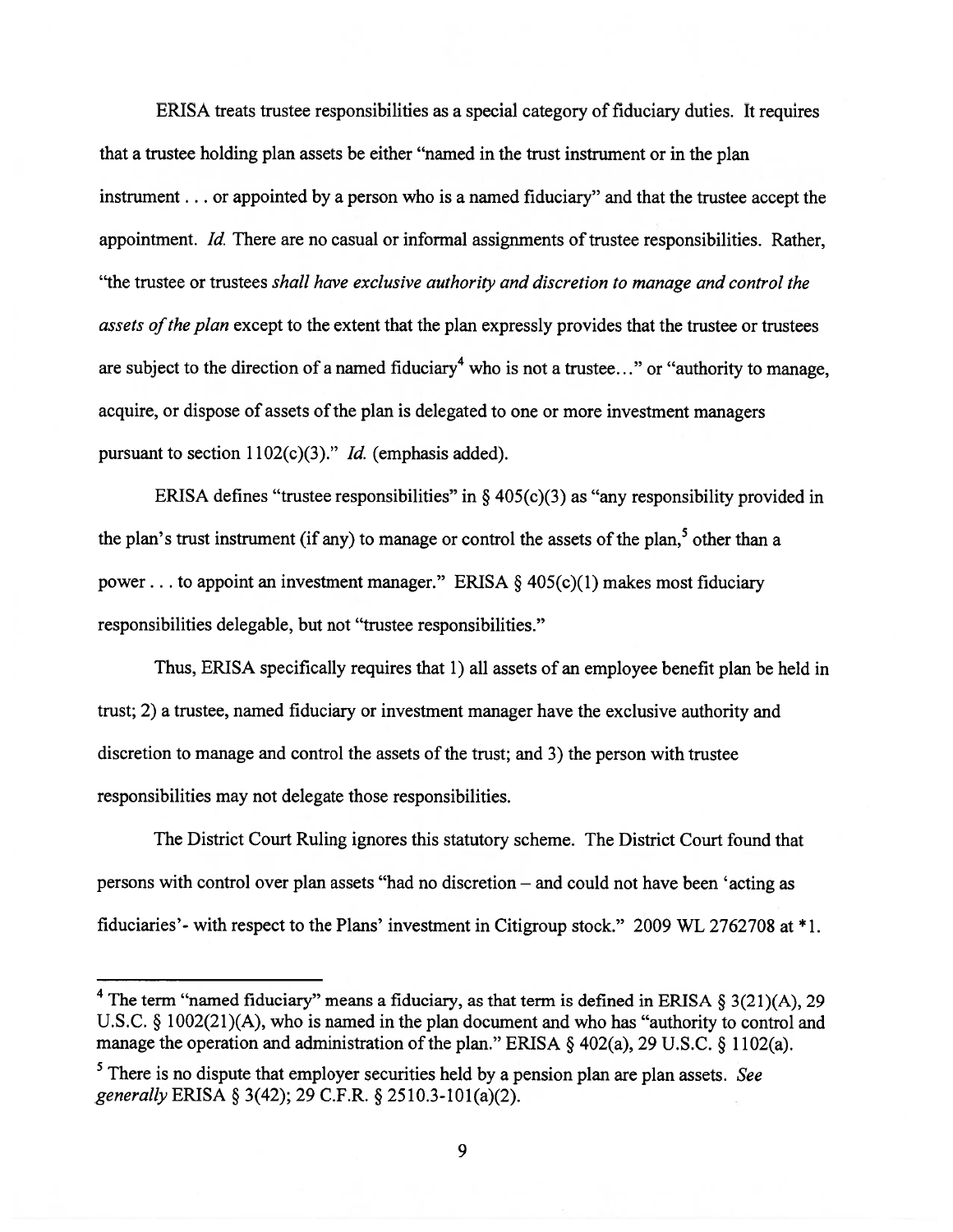Yet ERISA requires that the plans' investment in Citigroup stock be held in trust and that <sup>a</sup> fiduciary have the exclusive authority and discretion to manage and control the investment. The District Court Ruling leaves no one in charge of this entire class of plan assets.

The requirement that assets be held in trust, rather than in custodial accounts or escrows, reflects Congress's intent to impose specific fiduciary duties on those with responsibility for plan assets. ERISA  $\S 3(21)(A)$  makes a fiduciary of any person with "*any* authority or control respecting managemen<sup>t</sup> or disposition of [a <sup>p</sup>lan's] assets." <sup>29</sup> U.S.C. § 1002(21)(A) (emphasis added). Because plan assets may be managed only by persons with fiduciary status, all decisions involving the managemen<sup>t</sup> or disposition of plan assets are subject to ERISA's fiduciary responsibility rules. See Lowen v. Tower Asset Mgmt., 829 F.2d 1209, 1218-19 (2d Cir. 1987).

This Court has described the fiduciary duties set forth in ERISA § 404(a) as being "the highest known to the law." Donovan v. Bierwirth, 680 F.2d 263, 272 n.8 (2d Cir. 1982). Section 404(a) provides in pertinent part:

(a) Prudent man standard of care

 $(1)$  Subject to sections  $1103(c)$  and  $(d)$ ,  $1342$ , and  $1344$  of this title, a fiduciary shall discharge his duties with respect to a plan solely in the interest of the participants and beneficiaries and--

(A) for the exclusive purpose of:

(i) providing benefits to participants and their beneficiaries; and

(ii) defraying reasonable expenses of administering the plan;

(B) with the care, skill, prudence, and diligence under the circumstances then prevailing that <sup>a</sup> prudent man acting in <sup>a</sup> like capacity and familiar with such matters would use in the conduct of an enterprise of <sup>a</sup> like character and with like aims;

(D) in accordance with the documents and instruments governing the plan insofar as such documents and instruments are consistent with the provisions of this subchapter and subchapter III of this chapter.

یو یو ایو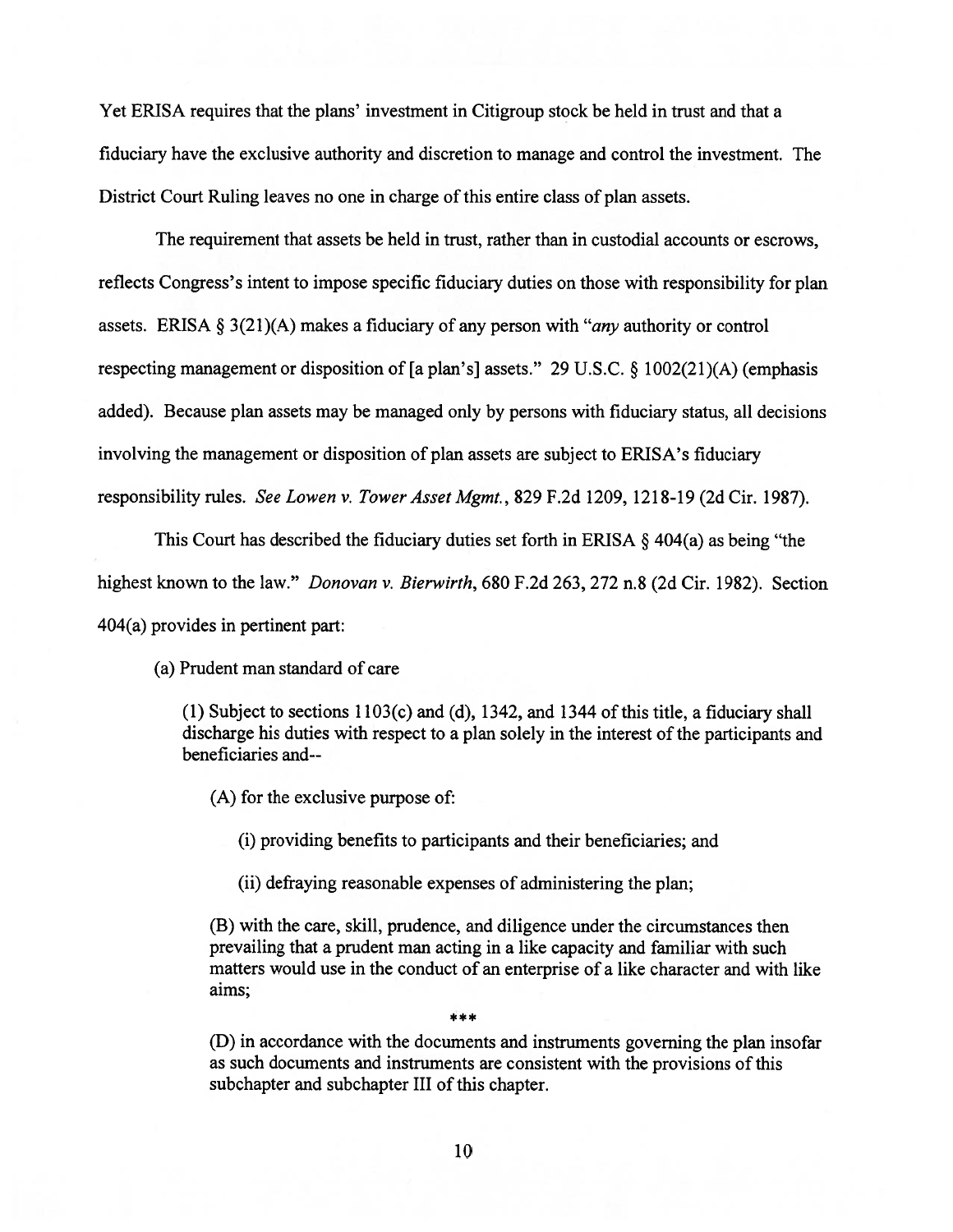<sup>29</sup> U.S.C. § 1104(a).

Significantly,  $\S$  404(a)(1)(D) provides that plan fiduciaries are to comply with plan documents only "insofar as such documents and instruments are consistent with the provisions of this subchapter...." The "provisions of this subchapter," i.e., Subchapter I of ERISA, include both the duties to hold the assets in trust and to have <sup>a</sup> trustee in charge of the managemen<sup>t</sup> and disposition of the assets, as well as the prudent man standards set forth in  $\S$  404(a)(1). Accordingly, fiduciaries are bound to disregard any plan provision that allows plan investments to be held without investment managemen<sup>t</sup> by <sup>a</sup> person with trustee responsibilities or any provision that allows imprudent investment of plan assets or disloyalty to plan participants in violation of ERISA §§ 404(a)(1)(A)&(B). Thus, notwithstanding the language of the plan document, the trustees of eligible individual account plans ("EIAPs"), or any named fiduciaries or investment managers who direct such trustees, must exercise their trustee responsibilities in deciding whether to invest in employer securities consistent with the fiduciary duties of prudence and loyalty in ERISA § 404(a).

ERISA  $\S$  410(a) repeats  $\S$  404(a)(1)(D)'s elevation of the duties of prudence and loyalty over <sup>p</sup>lan terms. Section 410(a) states that excep<sup>t</sup> as provided in subsections not pertinent here, "any provision in an agreemen<sup>t</sup> or instrument which purports to relieve <sup>a</sup> fiduciary from responsibility or liability for any responsibility, obligation, or duty under this par<sup>t</sup> shall be void as against public policy." <sup>29</sup> U.S.C. § 1110(a). Under the District Court's interpretation, language mandating investment in employer stock which removes the investment from managemen<sup>t</sup> by <sup>a</sup> fiduciary and removes any oversight as to whether the investment is prudent or in the best interests of <sup>p</sup>lan participants overrides ERISA's statutory provisions to the contrary. ERISA  $\S$  410(a) states plainly that this is contrary to public policy.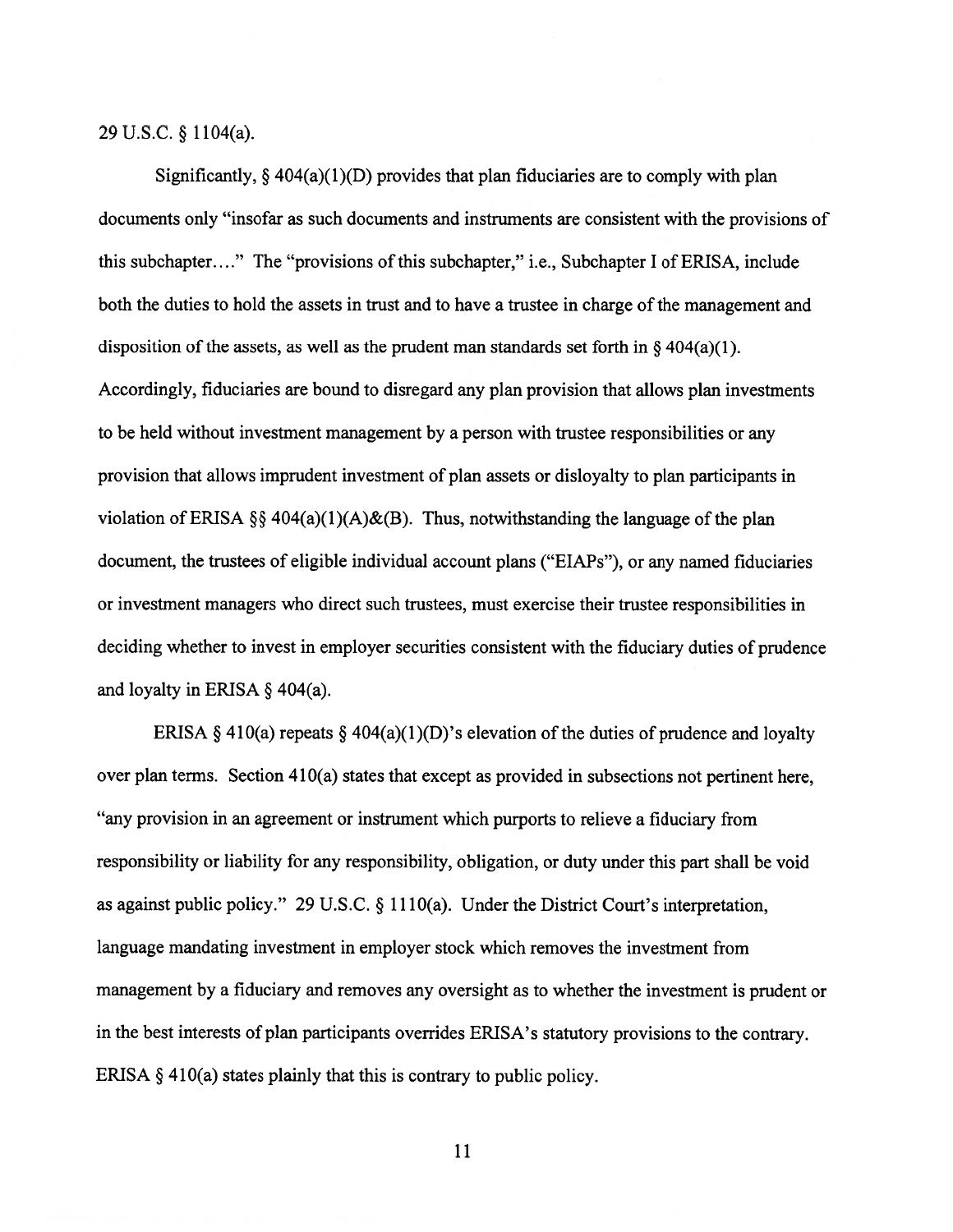ERISA  $\S$ § 404(a)(1)(D) and 410(a) both prohibit the enforcement of plan terms which purpor<sup>t</sup> to remove trusteed <sup>p</sup>lan assets from fiduciary managemen<sup>t</sup> including ERISA's prudent man standard of care. As the Supreme Court held in Cent. States, Se. & Sw. Areas Pension Fund v. Cent. Transp., Inc., 472 U.S. 559, 568 (1985), "trust documents cannot excuse trustees from their duties under ERISA, and [1 trust documents must generally be construed in light of ERISA's policies." (Citing 29 U.S.C. § 1104(a)(1)(D)); see also Laborers Nat. Pension Fund v. N. Trust Quantitative Advisors, Inc., 173 F.3d 313, 322 (5th Cir. 1999) ("In case of a conflict, the provisions of the ERISA policies as set forth in the statute and regulations prevail over those of the Fund guidelines."); Best v. Cyrus, <sup>310</sup> F.3d <sup>932</sup> (6th Cir. 2002) (plan document purporting to limit trustee's duties to specified acts was inconsistent with ERISA and could not "excuse" the trustee from his fiduciary duties).

Contrary to ERISA's statutory scheme which requires that all <sup>p</sup>lan investments be managed by trustees subject to fiduciary duties of prudence and loyalty that are the highest known to law, the District Court Ruling deprives <sup>p</sup>lan participants of these statutory protections by enabling plan sponsors to write them out of the plan.

#### III. The District Court Ruling Conflicts With Twenty Years of Judicial Analysis

Numerous courts have held that EIAPs or ESOPs may not mandate non-diversification in all instances where such mandates otherwise conflict with ERISA's duties of prudence (but not its diversification requirement) and loyalty. Notably, the Sixth Circuit has held that "the purpose and nature of ERISA and ESOPs preclude a plan's *per se* prohibition against diversification or liquidation." Kuper v. Iovenko, 66 F.3d 1447, 1457 (6th Cir. 1995) (emphasis added). The court stated:

[TIhe purpose of ESOPs cannot override ERISA's goa<sup>l</sup> of ensuring the proper managemen<sup>t</sup> and soundness of employee benefit <sup>p</sup>lans. Therefore, <sup>a</sup> <sup>p</sup>lan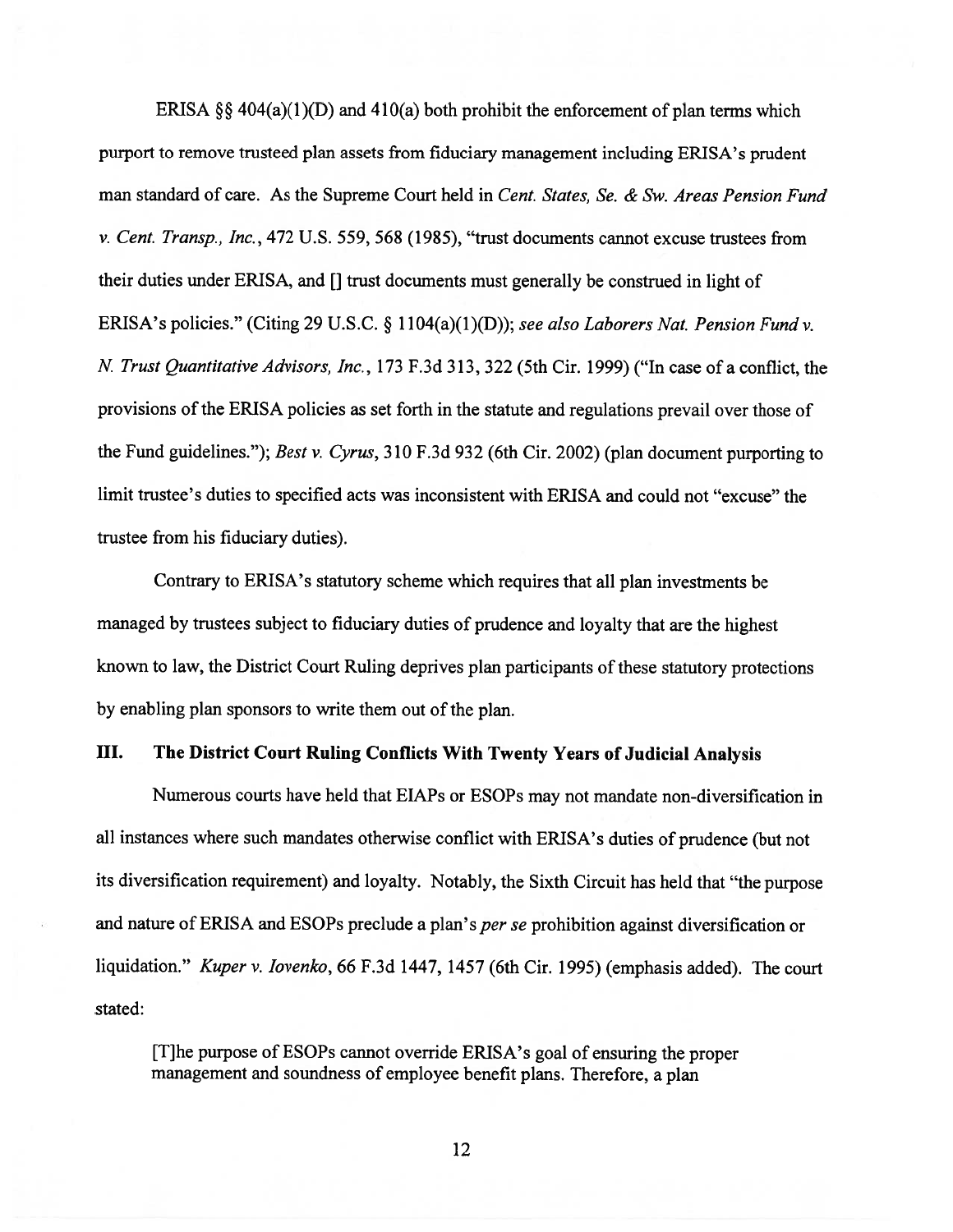provision that completely prohibits diversification of ESOP assets necessarily violates the purposes of ERISA. ERISA provides that <sup>a</sup> fiduciary may only follow <sup>p</sup>lan terms to the extent that the terms are consistent with ERISA. <sup>29</sup> U.S.C. § 1 104(a)(l). In [Moench v. Robertson, 62 F.3d 553 (3d Cir. 1995)], the Third circuit held that <sup>a</sup> fiduciary's argumen<sup>t</sup> that he was prohibited from diversifying an ESOP under the terms of the plan that he administered was untenable because it was "inconsistent with ERISA inasmuch as it constrain[ed] the [fiduciary's] ability to act in the best interest of the beneficiaries." Moench, 62 F.3d at 567. We agree and thus reject defendants' argumen<sup>t</sup> that the Plan provisions left them no discretion to diversify.

Id. (some citations omitted).

As one district court has noted, "[t]here are two important points to be <sup>g</sup>leaned from Kuper." Rankin v. Rots, 278 F.Supp.2d 853, 879 (E.D.Mich. 2003). First, the fact that <sup>a</sup> Plan requires investment in employer stock will not ipso facto relieve the fiduciaries of their obligations to prudently invest or to diversify. Second, "whether or not they have breached their fiduciary duties requires development of the facts of the case."  $Id<sup>6</sup>$ 

The Ninth Circuit has explained that "Congress expressly intended that the ESOP would be both an employee retirement benefit <sup>p</sup>lan and <sup>a</sup> technique of corporate finance that would encourage employee ownership." Johnson v. Couturier, 572 F.3d 1067, 1076 (9th Cir. 2009) (citing Edgar v. Avaya, Inc., <sup>503</sup> F.3d 340, <sup>346</sup> (3d Cir. 2007)). Although the creation of ESOPs necessitated their exemption from certain ERISA requirements, such as asset diversification, the court reasoned, "the core fiduciary duties of loyalty and care as well as the prohibition against self-dealing remain in effect." Id.

 $6$  It is significant that Kuper, Moench, and Edgar run completely counter to the District Court's holding that <sup>p</sup>lan mandates relieve EIAP fiduciaries of fiduciary responsibility. The District Court embraced the so-called "Moench presumption" applied in these cases, that an ESOP's investment in employer stock is presumptively prudent, subject to rebuttal. <sup>2009</sup> WL 2762708, \* 15. This Court has never adopted this presumption, and NELA fully agrees with Appellants that the Court should not do so now. However, it is impossible to reconcile the District Court's reliance on this presumption with Kuper's holding that "a plan provision that completely prohibits diversification of ESOP assets necessarily violates the purposes of ERISA." Kuper, 66 F.3d at 1457.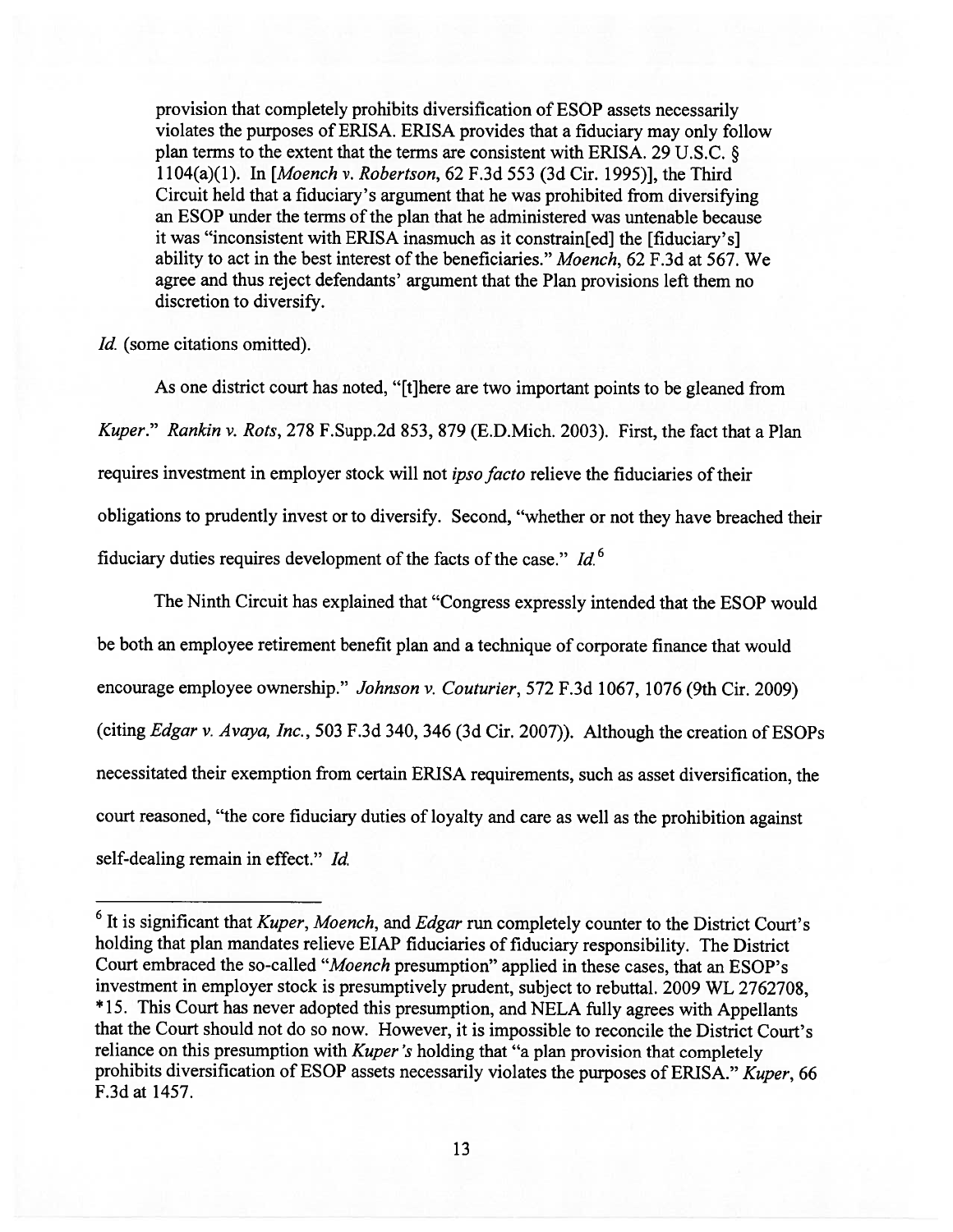Numerous other courts have made precisely this point. See Eaves, 587 F.2d 453, 459 (10th Cir. 1978) ("While an ESOP fiduciary may be released from certain Per se violations on investments in employer securities. . . the structure of [ERISA] itself requires that in making an investment decision of whether or not <sup>a</sup> <sup>p</sup>lan's assets should be invested in employers securities, an ESOP fiduciary, just as fiduciaries of other plans, is governed by the 'solely in the interest' and 'prudence' tests of  $\S$  404(a)(1)(A) and (B)."); Donovan v. Cunningham, 716 F.2d 1455, 1467 (5th Cir. 1983) ("Though freed by Section 408 from the prohibited transaction rules, ESOP fiduciaries remain subject to the genera<sup>l</sup> regulations of Section 404."); Fink v. Nat '1 Say. & Trust Co., 772 F.2d 951, 955-56 (D.C. Cir. 1985) ("[T]he requirement of prudence in investment decisions and the requirement that all acquisitions be solely in the interest of <sup>p</sup>lan participants continue to apply" in the ETAP context.); Edgar., 503 F.3d 340, 346 (3d Cir. 2007) ("[W]e emphasized [in Moench] that ESOP fiduciaries are still required to act in accordance with the duties of loyalty and care that apply to fiduciaries of typical ERISA <sup>p</sup>lans."); In re Syncor ERISA Litig., <sup>516</sup> F.3d 1095, <sup>1102</sup> (9th Cir. 2008) ("29 U.S.C. § <sup>1</sup> 104(a)(2) does not exemp<sup>t</sup> [EIAP] fiduciaries from the first prong of the prudent man standard, which requires <sup>a</sup> fiduciary to act with care, skill, prudence, and diligence in any investment the fiduciary chooses.").<sup>7</sup>

The Seventh Circuit has addressed this concep<sup>t</sup> in detail:

The duty to diversify is an essential element of the ordinary trustee's duty of prudence, <sup>g</sup>iven the risk aversion of trust beneficiaries, but the absence of any genera<sup>l</sup> such duty from the ESOP setting does not eliminate the trustee's duty of prudence. If anything, it demands an even more watchful eye, diversification not being in the <sup>p</sup>icture to buffer the risk to the beneficiaries should the company encounter adversity. There is <sup>a</sup> sense in which, because of risk aversion, an ESOP is imprudent per se, though legally authorized. This built-in "imprudence" (for

See also Ershick v. Greb X-Ray Co., 705 F.Supp. 1482, 1487 (D.Kan. 1989); In re Enron Corp. Securities, Derivative & ERISA Litig., 284 F.Supp.2d 511, 534 (S.D.Tex. 2003); In re Sprint Corp. ERISA Litig., 388 F.Supp.2d 1207, 1223 (D.Kan. 2004).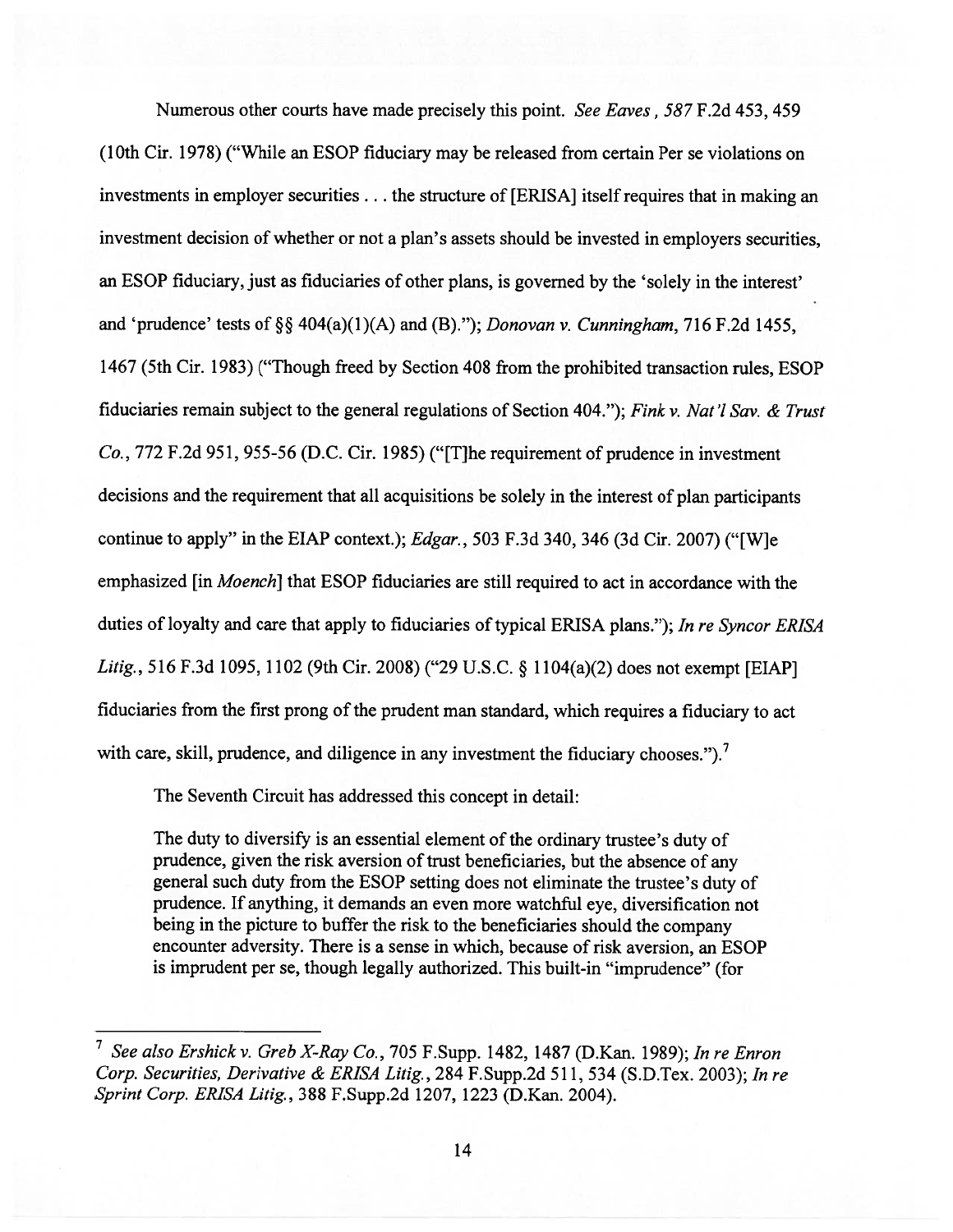which the trustee is of course not culpable) requires him to be especially careful to do nothing to increase the risk faced by the participants still further.

A trustee who simply ignores changed circumstances that have increased the risk of loss to the trust's beneficiaries is imprudent. Whether that is an accurate characterization of LaSalle's conduct is <sup>a</sup> critical issue requiring exploration by the district court.

Armstrong v. LaSalle Bank Nat. Ass 'n, 446 F.3d 728, 732-34 (7th Cir. 2006) (Posner, J.).

Finally, two previous New York district court decisions recognized the primacy of fiduciary duties over <sup>p</sup>lan terms. Plan documents in In re Polaroid ERISA Litigation, 362 F.Supp.2d 461 (S.D.N.Y. 2005), mandated that employer stock be an investment alternative. The court held that "ERISA commands fiduciaries to obey Plan documents only to the extent they are consistent with other fiduciary duties," and that "compliance with the terms of the <sup>p</sup>lan does not, by itself, satisfy ERISA's imperatives." Id. at 473-74 (citing Harris Trust & Sav. Bank v. John Hancock Mut. Life Ins. Co., <sup>1997</sup> WL 278116, at \*2 (S.D.N.Y. May 23, 1997) ("[A]n ERISA fiduciary cannot 'hide' behind the terms of <sup>a</sup> contract to insulate itself from liability for breaching its fiduciary duty.")). The court concluded that "[bjy force of statute, Defendants had the fiduciary responsibility to disregard the Plan and eliminate Plan investments in Polaroid stock if the circumstances warranted." *Id.* at 474 (citing 29 U.S.C. § 1104(a)(1)(D)). To the extent that company stock was an imprudent investment, fiduciaries "possessed the authority as <sup>a</sup> matter of law to exclude Polaroid stock from the ESOP or as <sup>a</sup> 401(k) investment alternative, regardless of the Plan's dictates." Id. at 474-75.

Likewise, in Agway, Inc., Employees'  $401(k)$  Thrift Investment Plan v. Magnuson, 2006 WL 2934391, at \*18 (N.D.N.Y. Oct. 12, 2006), the court concluded that the exact argument adopted by the District Court here "misapprehends the nature of the fiduciary duty owed  $\left[\right]$  to the Plan and its participants." The court observed that "[n]othing in ERISA... requires blind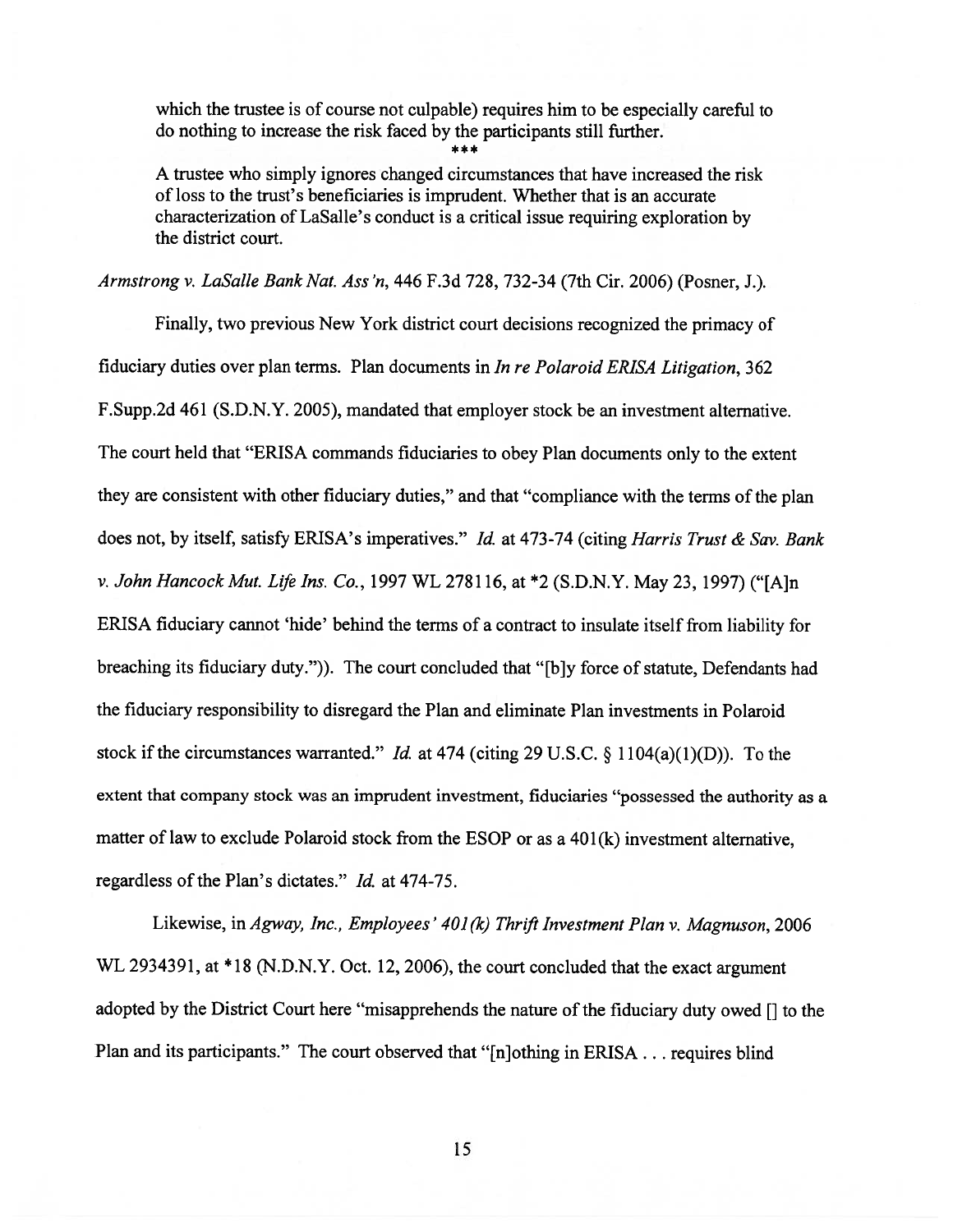compliance with <sup>p</sup>lan terms which would require <sup>a</sup> fiduciary to engage in imprudent conduct." Id. Instead, ERISA fiduciaries owe allegiance to the terms of a plan document only insofar as such documents and instruments are consistent with the provisions of ERISA. Indeed, the court ruled, "ERISA casts upon fiduciaries an affirmative, overriding obligation to reject <sup>p</sup>lan terms where those terms would require such imprudent actions in contravention of the fiduciary duties imposed under ERISA." Id. (citing multiple authorities). The court concluded that "plan fiduciaries implementing language directing the purchase of employer securities must nonetheless exercise the degree of loyalty and prudence owed by <sup>a</sup> fiduciary in determining whether to carry out that directive." *Id.* (citing multiple authorities).

NELA urges the Court not to adopt the outlier position of the District Court Ruling, which would negate swaths of fiduciary duties, and instead to join with the courts above in recognizing that the duties of prudence and loyalty still apply where <sup>a</sup> <sup>p</sup>lan mandates an investment or offering of employer stock.

## IV. The District Court's Ruling Conflicts With Trust Law Principles

As explained in Part <sup>I</sup> of this brief, ERISA draws on trust law in establishing standards of conduct for fiduciaries. ERISA protects employees by setting forth certain genera<sup>l</sup> fiduciary duties applicable to the management of both pension and non-pension benefit plans. Varity Corp., 516 U.S. at 496 (citing ERISA  $\S$  404). These fiduciary duties draw much of their content from the common law of trusts, but they also "reflect <sup>a</sup> congressional determination that the common law of trusts did not offer completely satisfactory protection." Id. at 497 (citing ERISA § 2(a); H.R. Rep. No. 93-533, at 3-5, 11-13 (1973), <sup>2</sup> Leg. Hist. 2350-52; 2358-60; H.R. Rep. No. 93-1280, at 295, <sup>302</sup> (1974) (Conf. Rep.), <sup>3</sup> Leg. Hist. 4562, 4569). For this reason, ERISA's protections are therefore often greater than the protections of the common law of trusts.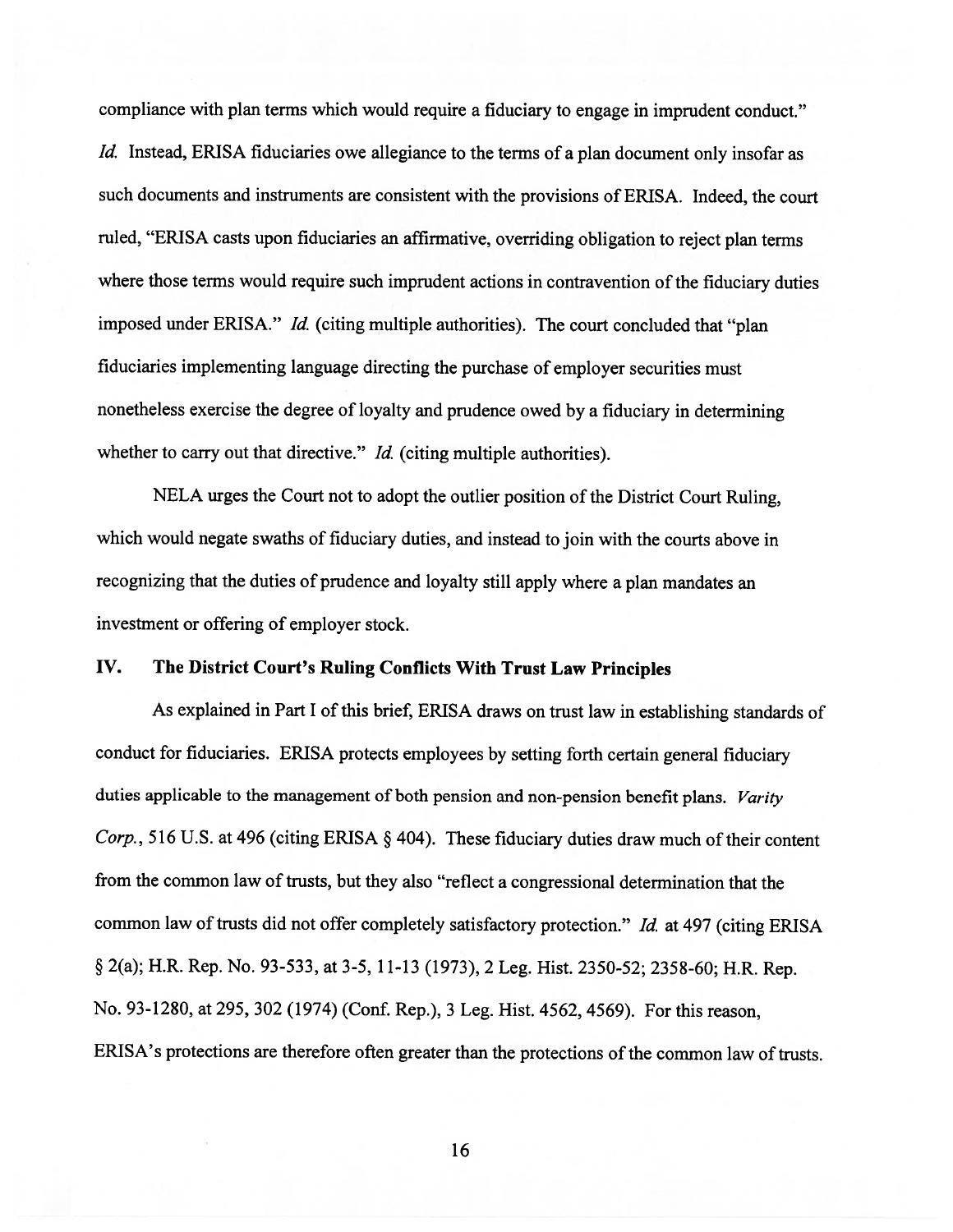Yet even if ERISA's protections were no greater than the common law of trusts, the District Court wrongly concluded that trust law supported its holding that fiduciaries must follow mandatory <sup>p</sup>lan language regardless of the impact on <sup>p</sup>lan assets. The District Court cited one source,  $\S 91(b)$  of the Restatement (Third) of Trusts, in support of its ruling. According to the District Court, § 91(b) demonstrates that at common law, trustees must follow trust terms that mandate investment in specified assets. <sup>2009</sup> WL 2762708, \*10. While this may be the genera<sup>l</sup> rule under traditional trust law, the District Court failed to substantively address the important exceptions that would preclude application of this principle here.

Section 91(b) provides that in investing trust funds, <sup>a</sup> trustee "has the powers expressly or impliedly granted by the terms of the trust and, except as provided in  $\S$  66 and 76, has a duty to conform to the terms of the trust directing or restricting investments by the trustee." Restatement (Third) of Trusts § 91(b) (2007) (emphasis added). Section 66(1) provides that courts may modify <sup>a</sup> trust, or direct or permit <sup>a</sup> trustee to deviate from <sup>a</sup> trust provision, if "because of circumstances not anticipated by the settlor the modification or deviation will further the purposes of the trust." Id.  $\S 66(1)$ . Section 66(2) provides:

If <sup>a</sup> trustee knows or should know of circumstances that justify judicial action under Subsection (1) with respec<sup>t</sup> to an administrative provision, and of the potential of those circumstances to cause substantial harm to the trust or its beneficiaries, the trustee has <sup>a</sup> duty to petition the court for appropriate modification of or deviation from the terms of the trust.

*Id.*  $§ 66(2)$ .

While the District Court acknowledged these provisions, it dismissed them solely by noting erroneously that "[t]hose concepts are not presen<sup>t</sup> in ERISA." 2009 WL 2762708, \* <sup>11</sup> n.3. However, ERISA has <sup>a</sup> civil enforcement scheme that allows <sup>a</sup> fiduciary (as well as the Secretary of Labor or <sup>a</sup> participant or beneficiary) to seek various forms of equitable relief from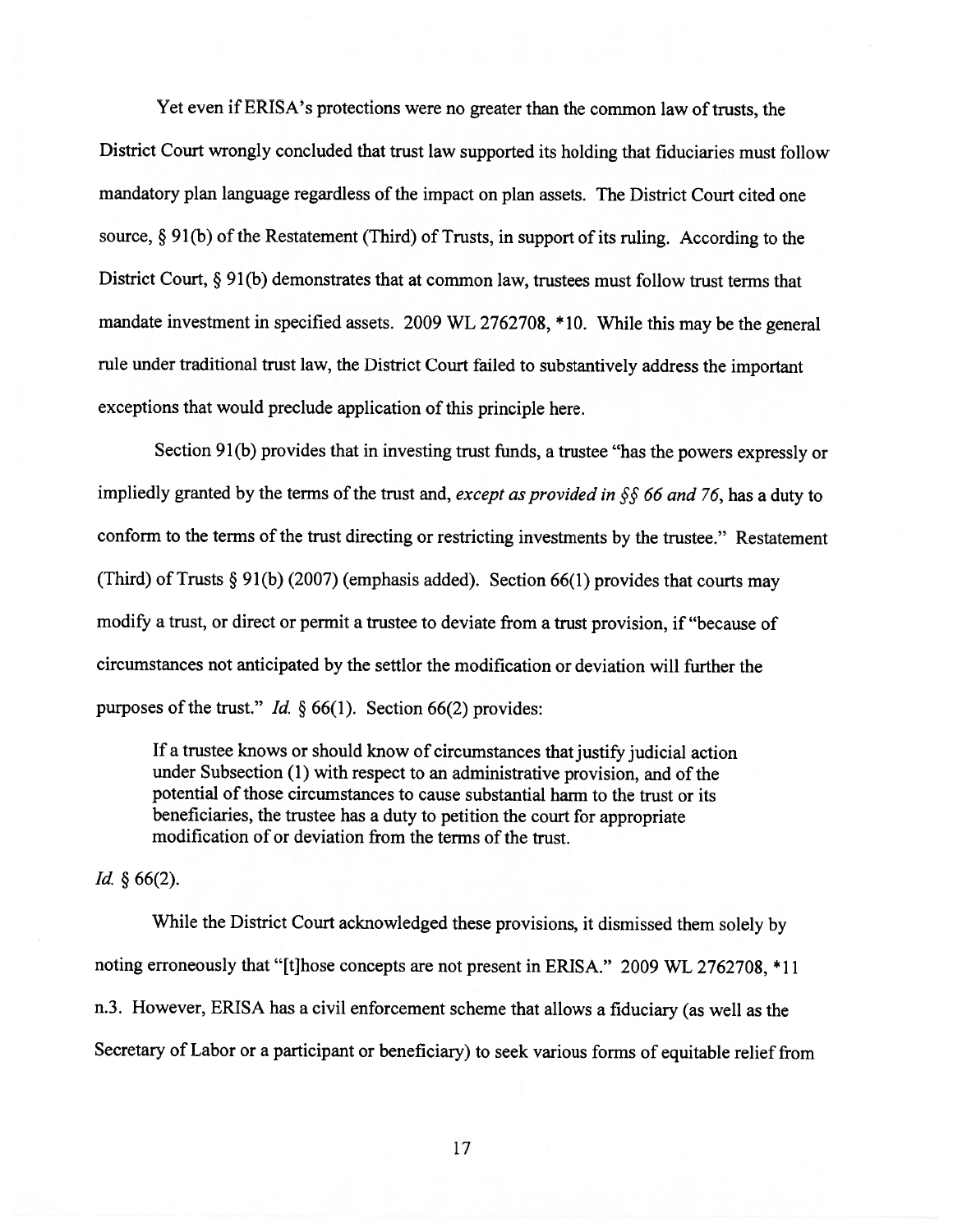the courts. <sup>29</sup> U.S.C. § 1132(a). In Varity, for instance, the Supreme Court granted equitable relief to <sup>a</sup> group of participants in the form of reinstatement in their former <sup>p</sup>lan in order to remedy fiduciary misrepresentations that had induced them to leave.

Thus, under the Restatement, trustees have a *duty* to act when circumstances have the potential to cause substantial harm to <sup>a</sup> trust or its beneficiaries. ERISA also provides regulatory and civil enforcement protections to assure the protection of <sup>p</sup>lan participants' interests. Restatement § 91(b), the sole trust law suppor<sup>t</sup> cited by the District Court, also includes <sup>a</sup> second exception, one based on Restatement § 76. Section <sup>76</sup> in pertinent par<sup>t</sup> provides that "[t]he trustee has <sup>a</sup> duty to administer the trust, diligently and in good faith, in accordance with the terms of the trust *and applicable law*." Restatement (Third) of Trusts  $\S$  76(1) (emphasis added). The Restatement thus binds trustees to comply with the law, not just the trust's terms. Faithful application of the whole of Restatement  $\S 91$  to the acts at issue in this case, therefore, would dictate that the <sup>p</sup>lans did not constrain the fiduciaries to remain idle where ERISA's duty of prudence required action.

In addition, <sup>a</sup> Restatement Comment states that restrictions on trustee investment are "ordinarily binding" "[u]nless violative of some public policy." See, e.g., id. § 76 cmt. b(1); Id. § <sup>27</sup> cmt. b; id. § <sup>29</sup> cmt. m; Reporter's Notes to those Comments; id. § <sup>91</sup> cmt. e. Comment  $(b)(1)$  to  $\S$  76 in turn reiterates that trustees normally may not comply with trust terms that are against public policy, and again emphasizes the duty of trustees to comply with the law:

A trustee has both (i) a duty generally to comply with the terms of the trust and (ii) <sup>a</sup> duty to comply with the mandates of trust law excep<sup>t</sup> as permissibly modified by the terms of the trust. Because of this combination of duties, the fiduciary duties of trusteeship sometimes override or limit the effect of <sup>a</sup> trustee's duty to comply with trust provisions; conversely, the normal standards of trustee conduct prescribed by trust fiduciary law may, at least to some extent, be modified by the terms of the trust.. .. The normal duty of <sup>a</sup> trustee to obey the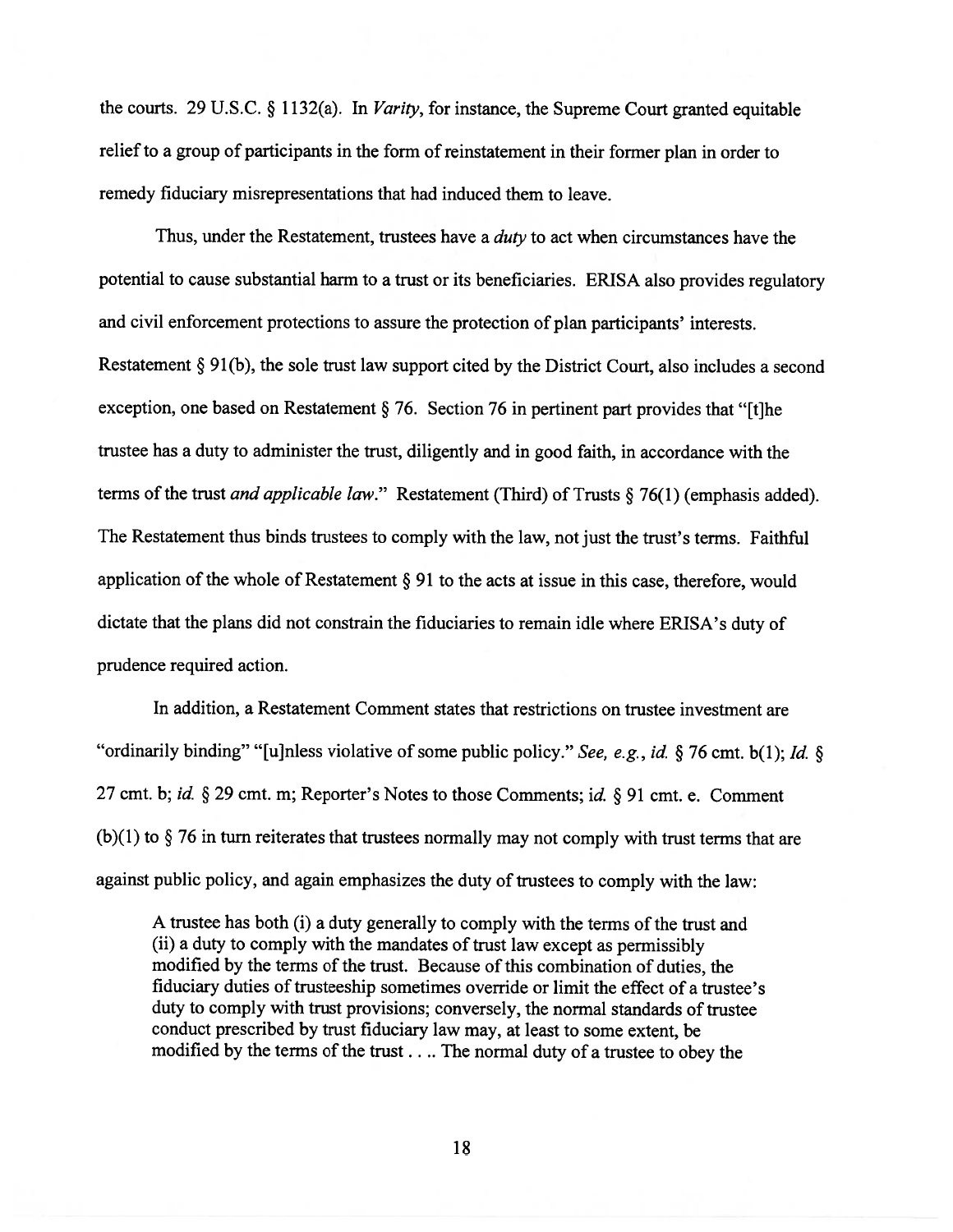terms of the trust also does not apply to provisions that are invalid because they are unlawful or against public policy. 8

Id. § 76 cmt. b(1).

Judicial interpretation of trust law follows the approach of the Restatement of Trusts discussed above: courts do not apply settlors' intentions when they are contrary to law or public policy. See Gilbert v. Gilbert, <sup>350</sup> N.E.2d 609 (N.Y. 1976) ("[I]n construing an inter vivos trust, effect is to be given to that intention unless it is contrary to public policy or law."); Oakes  $v$ . Muka, 818 N.Y.S.2d 647, 649 (N.Y. App. Div. 2006) ("[C]ourts will, in construing a living trust, seek to honor the settlor's intent unless, among other things, it is contrary to public policy...").

Finally, this Court's gloss on the Restatement of Trusts bears consideration when evaluating the Restatement's significance in construing ERISA:

The fiduciary obligations of the trustees to the participants and beneficiaries of the plan are those of trustees of an express trust — the highest known to the law. Restatement of Trusts 2d <sup>s</sup> 2, comment b (1959).

Donovan v. Bierwirth, 680 F.2d 263, 272 n.8 (2d Cir.1982). This Court in Bierwirth also cited several trust law sources for the proposition that fiduciary decisions "must be made with an eye single to the interests of the participants and beneficiaries."  $Id$  at 271 (citing Restatement (Second) of Trusts § <sup>170</sup> (1959); II Scott on Trusts § 170, 1297-99 (1967) (citing cases and authorities); George Gleason Bogert, The Law of Trusts and Trustees  $\S$  543 (2d ed. 1978)). The District Court's reliance on the common law of trusts to relieve the plans' fiduciaries of their responsibilities was doubly misplaced, as both an erroneous reading of trust law and as <sup>a</sup> failure

<sup>&</sup>lt;sup>8</sup> As discussed elsewhere, ERISA itself is fully consistent with the Restatement on this point. ERISA  $\S$  404(a)(1)(D) provides that plan fiduciaries are to comply with plan documents only "insofar as such documents and instruments are consistent with the provisions of this subchapter • ." and ERISA § 410(a) states in pertinent par<sup>t</sup> that "any provision in an agreemen<sup>t</sup> or instrument which purports to relieve <sup>a</sup> fiduciary from responsibility or liability for any responsibility, obligation, or duty under this par<sup>t</sup> shall be void as against public policy." <sup>29</sup> U.S.C. § 1110(a).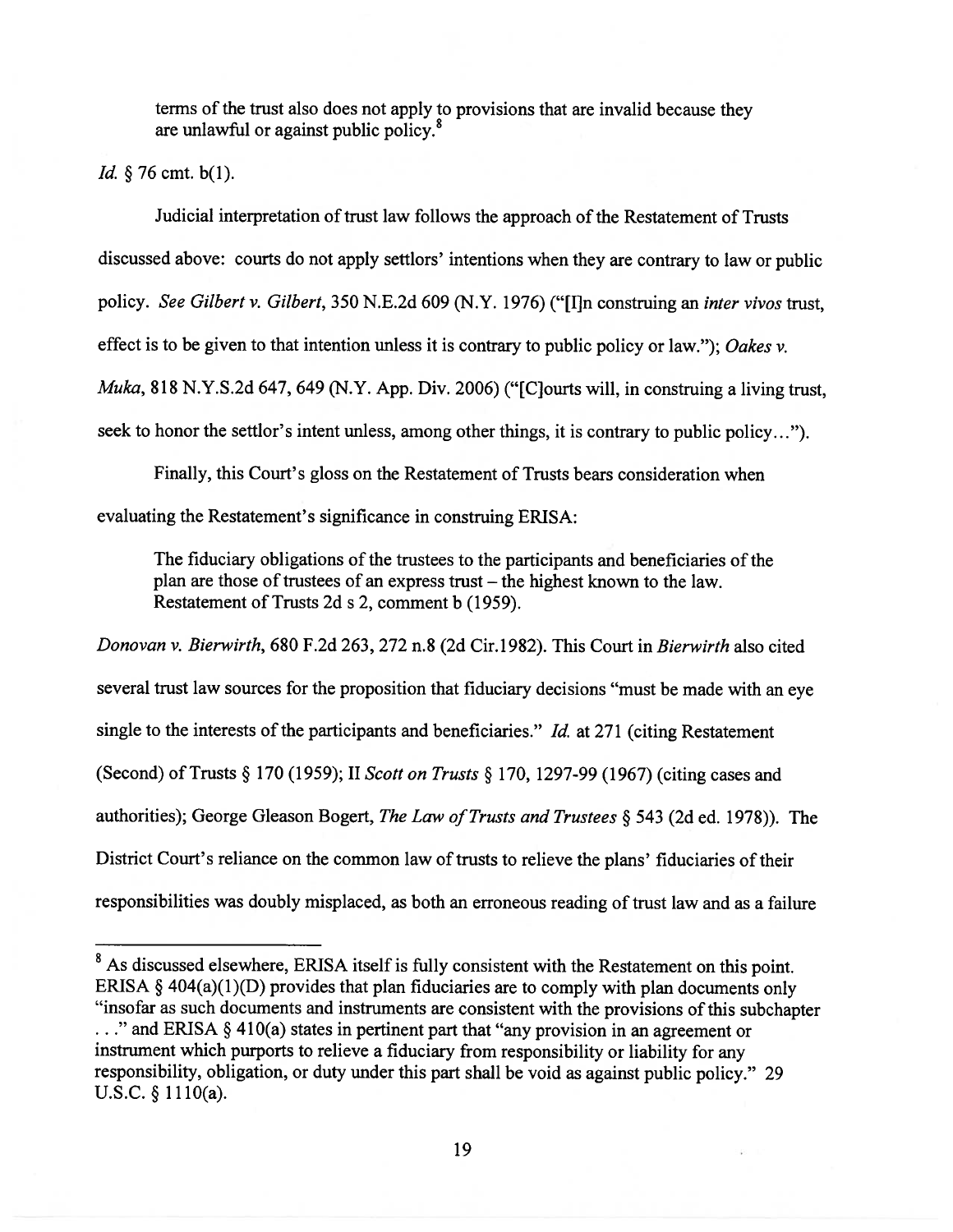to recognize ERISA's greater protections to participants' interests than to <sup>a</sup> settlor's intent. The

fiduciary obligations of trustees — "the highest known to law" — are the very essence of ERISA.

#### **CONCLUSION**

For the reasons stated above, NELA respectfully requests that this Court reverse the

District Court's decision and remand the case to the district court for further proceedings.

Dated: December 23, 2009

 $By:$  Clientification of the set of the set of the set of the set of the set of the set of the set of the set of the set of the set of the set of the set of the set of the set of the set of the set of the set of the set o Ellen M. Doyle

Rebecca M. Hamburg Ellen M. Doyle (counsel of record) NATIONAL EMPLOYMENT LAWYERS STEMBER FEINSTEIN DOYLE & ASSOCIATION PAYNE, LLC 44 Montgomery Street 1705 Allegheny Building Suite 2080 429 Forbes Avenue San Francisco, CA 94104 Pittsburgh, PA 15219 (415) 296-7629 (412) 281-8400

Jeffrey Lewis LEWIS, FEINBERG, LEE, RENAKER & JACKSON P.C. 1330 Broadway, Suite 1800 Oakland, California 94612 (510) 839-6824

Attorneys for Amicus Curiae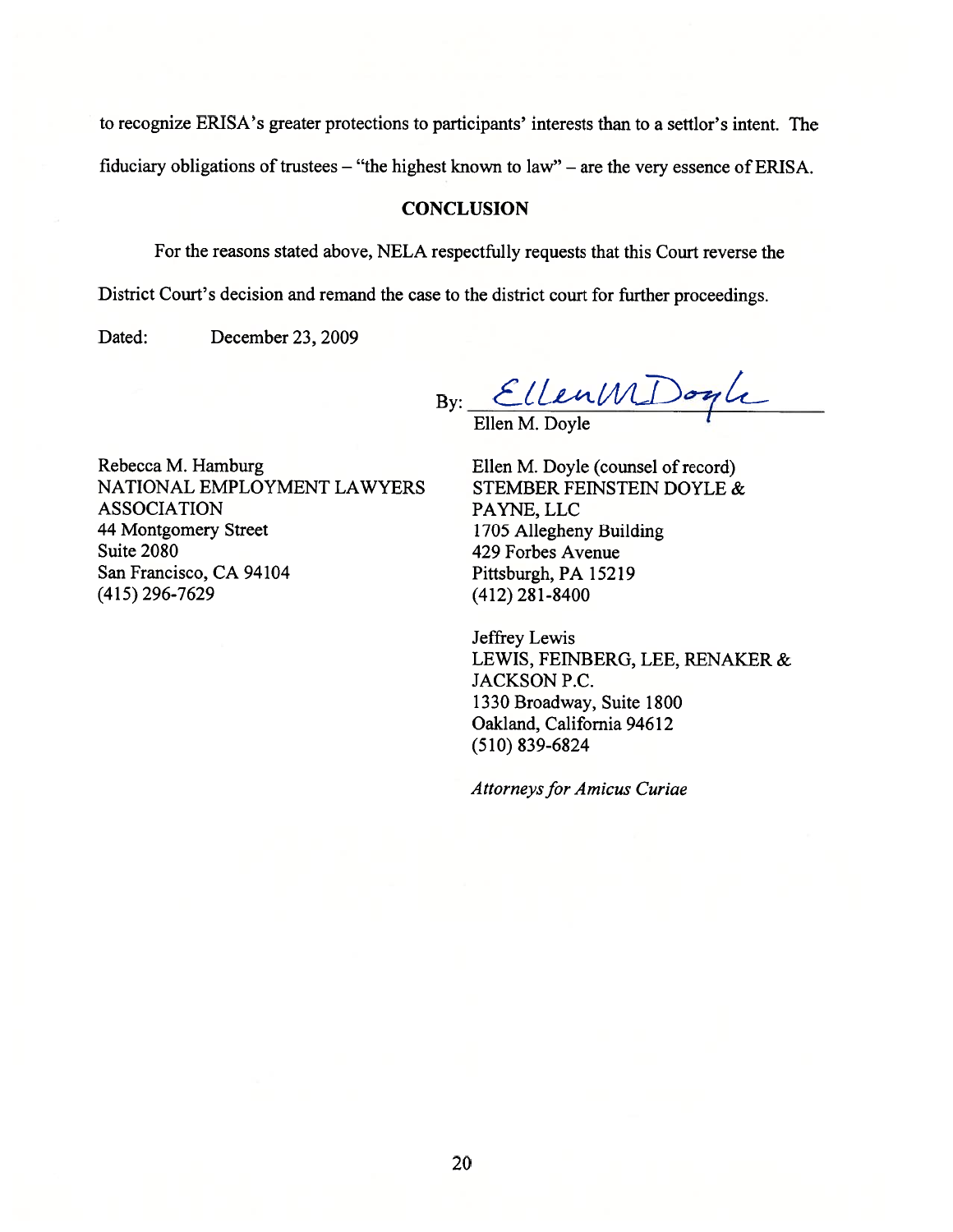Federal Rules of Appellate Procedure Form 6. Certificate of Compliance Rule 32(a)

Certificate of Compliance with Type-Volume Limitation, Typeface Requirements and Type-Style Requirements

- 1. This brief complies with the type-volume limitation of Fed. R. App. P. 29(d) and 32(a)(7)(B) because this brief contains fewer than 7,000 words, excluding the parts of the brief exempted by Fed. R. App. P. 32(a)(7)(B)(iii).
- 2. This brief complies with the typeface requirements of Fed. R. App. P.
- 3. 32(a)(5)(A) and the type style requirements of Fed. R. App. P. 32(a)(6) because this brief has been prepared in <sup>a</sup> proportionally spaced typeface using Microsoft Word in 12 point font Times New Roman.

December 23, 2009

Ellen MDoyle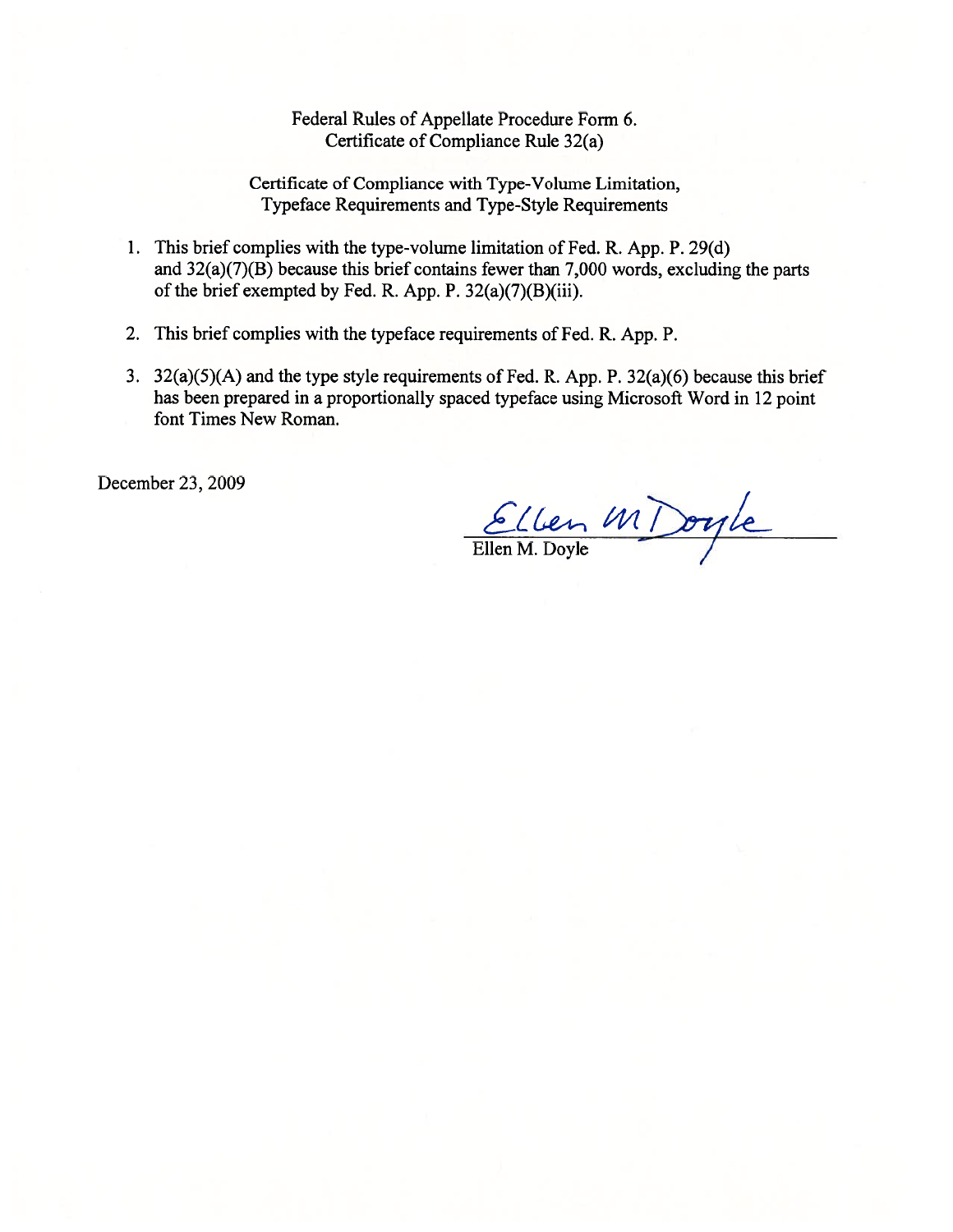#### CERTIFICATE OF SERVICE

09-3804-cv In re Citigroup ERISA Litigation

I hereby certify that two copies of this Brief Of The National Employment Lawyers Association, As Amicus Curiae For Appellants In Support Of Reversal, were sent by United States First Class Mail to:

> Andrew E. Lencyk, Esquire Wolf Popper 845 3rd Ave. New York, NY 10022

Brad S. Karp Esq. Paul, Weiss, Rifkind, Wharton & Garrison 1285 6th Ave. New York, NY 10019

> Robert I. Harwood Esq. Harwood Feffer LLP 488 Madison Ave. New York, NY 10022

I also certify that the original and nine copies were also shipped via United States First Class Mail to:

> Clerk of Court United States Court of Appeals, Second Circuit United States Courthouse 500 Pearl Street, 3rd Floor New York, New York 10007

on this 23rd day of December 2009.

December 23, 2009

Ellen MDoyle